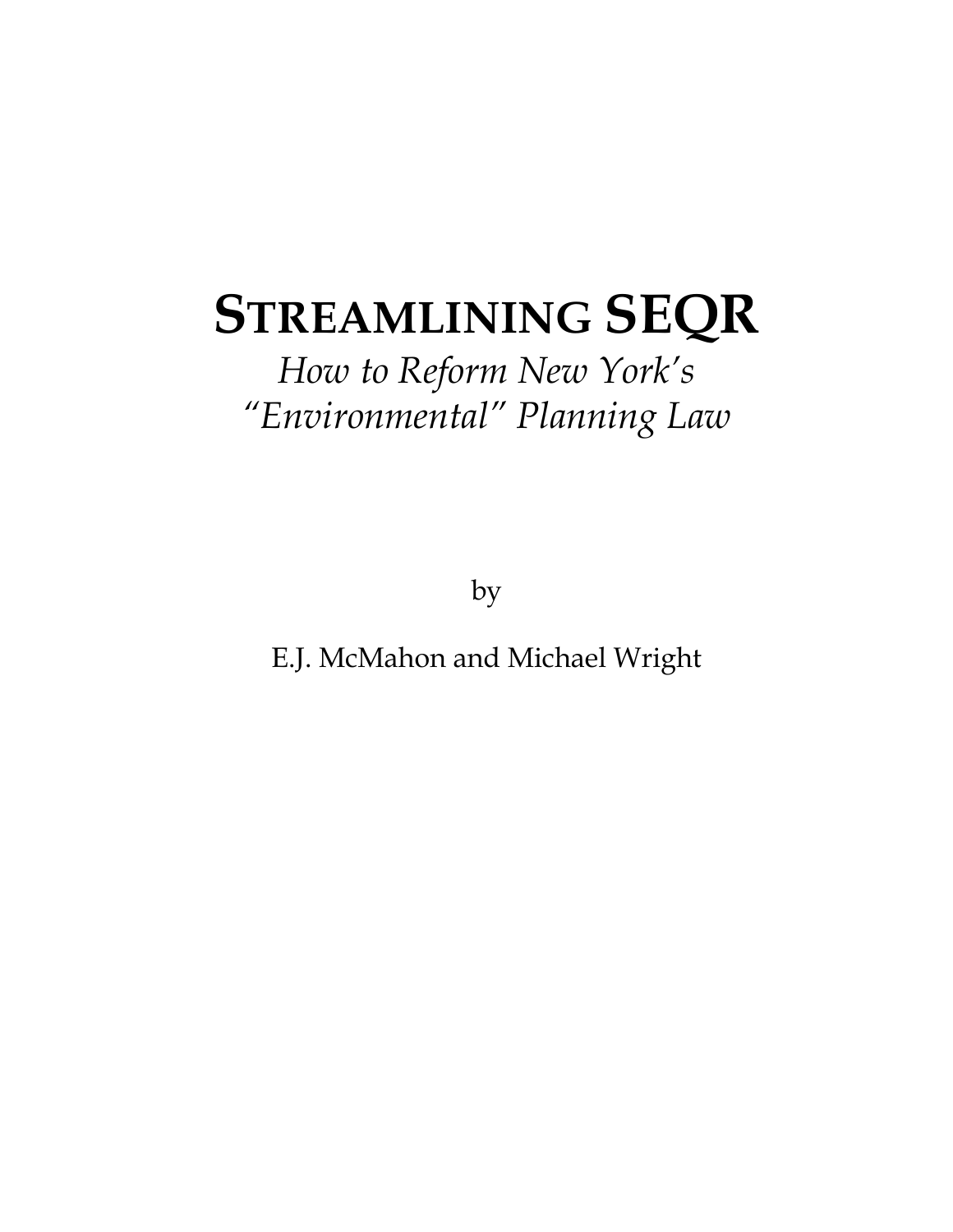© 2013 Empire Center for Public Policy, Inc.

Empire Center P.O. Box 7113 Albany, NY 12224 www.EmpireCenter.org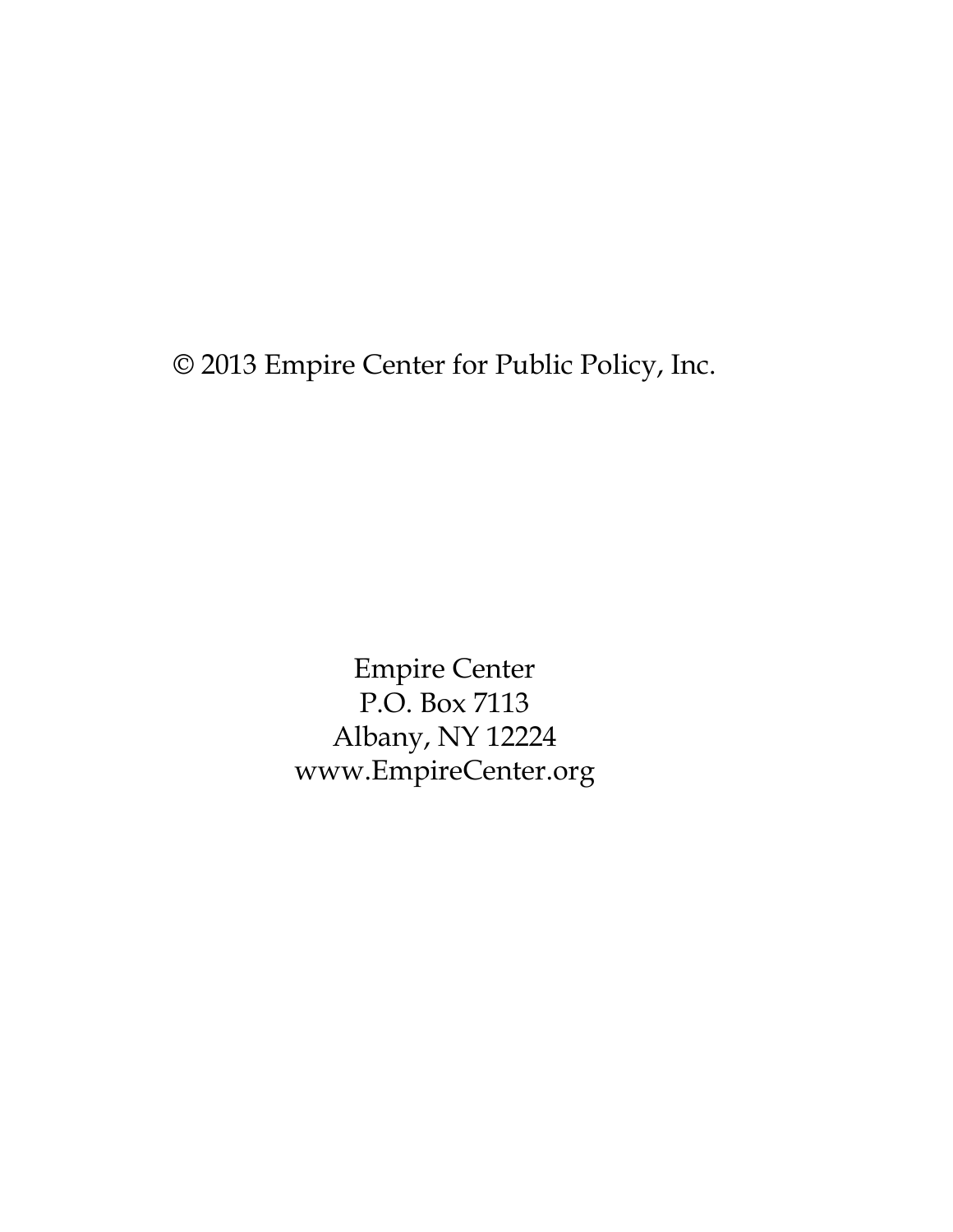### **EXECUTIVE SUMMARY**

Major residential, commercial and industrial developments throughout the country are subject to an array of federal and state laws designed to protect the environment, buttressed nearly everywhere by local land-use regulations addressing the community impacts of such projects.

In New York, however, these regulations are wrapped in the added red tape of the State Environmental Quality Review Act, or SEQR.

In this, as in so many areas of regulatory policy, the Empire State is an outlier. Less than one-third of all states have similarly comprehensive environmental review statutes —and fewer have laws as broadly applicable as New York's SEQR.

Nearly 40 years after its enactment, can SEQR be reformed to strike a better balance between environmental protection and economic growth? That's a crucial question when much of New York, especially upstate, is suffering from what could be described as a severe development deficit.

While it would be difficult to quantify SEQR's role in discouraging investment and job creation in New York, the added regulatory imposition certainly does little to

SEQR has been cited as a development obstacle by several of the state's regional economic development councils.

expedite the building of new homes, businesses, factories and civic facilities. As currently written and interpreted, SEQR can be exploited to produce costly delays and uncertainty for the kind of job-creating projects New York desperately needs. Several of the state's regional economic development councils have identified SEQR as an obstacle to development.

Governor Andrew Cuomo has responded to these complaints by allowing his state Department of Environmental Conservation (DEC) to float proposed rule changes designed to improve SEQR in response to years of complaints from private-sector developers. DEC says it is aiming to make the process more efficient and predictable "without sacrificing meaningful environmental review," but the ideas it is considering don't go far enough to achieve this goal.

This paper suggests that further changes are needed to truly streamline SEQR. At a minimum, the law should be revised to:

- Reduce the potential for undue delays by imposing hard deadlines and incentives to ensure the process can be completed within a year.
- Mandate "scoping" of environmental impacts at the first stage in the SEQR review process, but also more tightly restrict the introduction of new issues by lead agencies later in the process.
- Eliminate the law's reference to "community and neighborhood character" as an aspect of the broadly defined environment potentially affected by projects, since the concept already is defined by local planning and zoning laws.

Industry groups have proposed other, more specific changes that also deserve enactment as part of any meaningful SEQR reform process.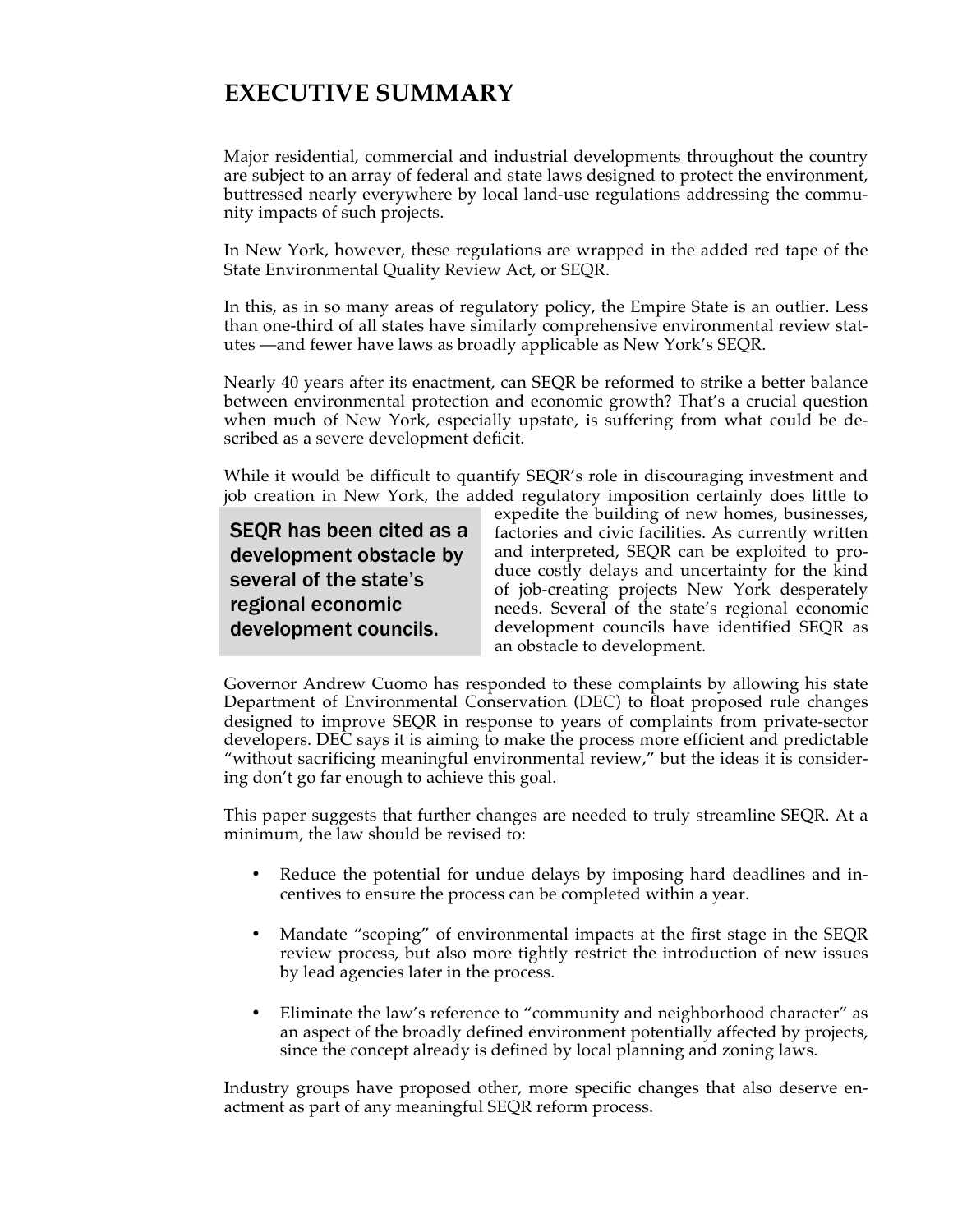## **CONTENTS**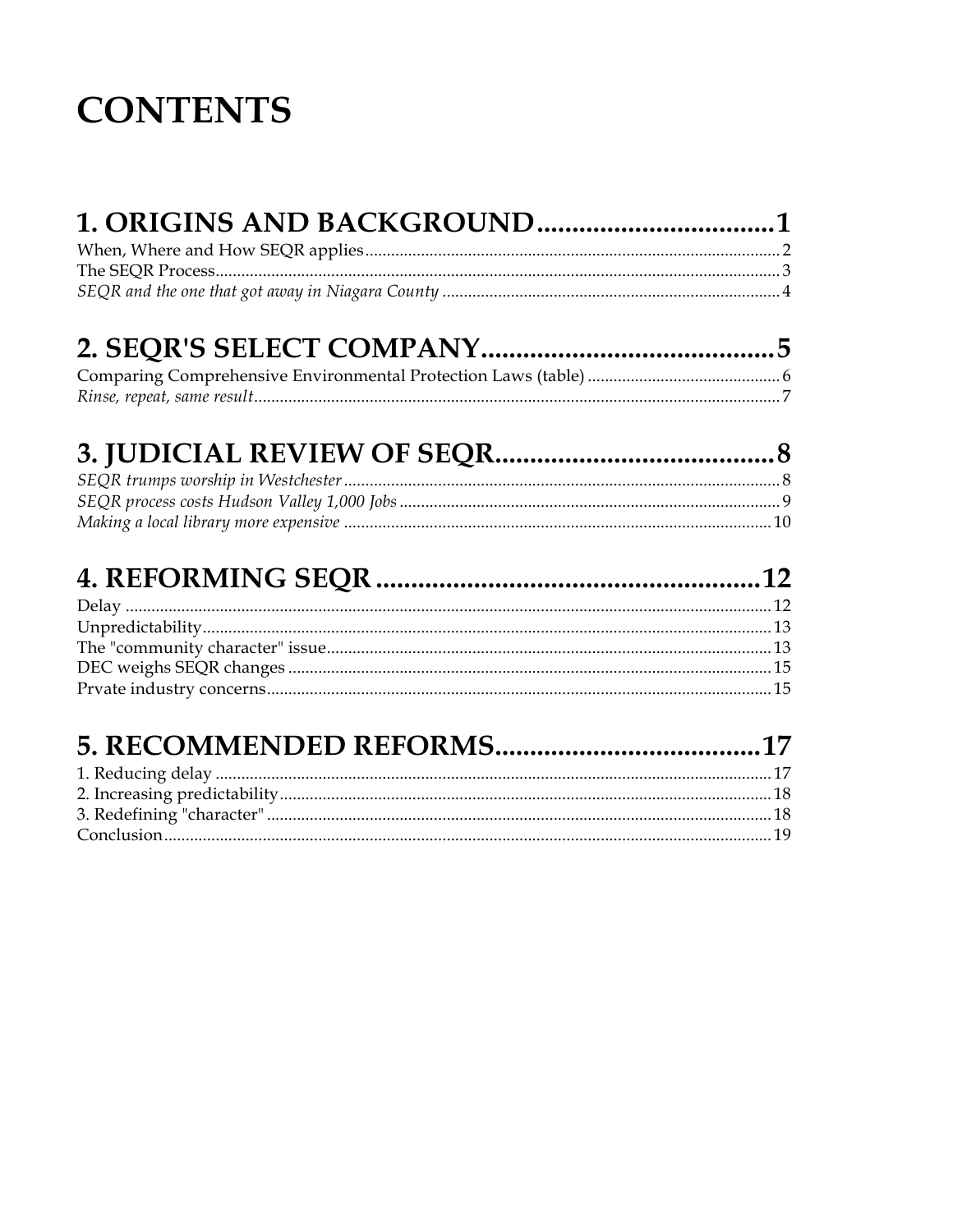### **1. ORIGINS AND BACKGROUND**

The peak of America's postwar economic boom in the 1960s coincided with a growing public awareness of the increasingly troubling environmental impacts of untrammelled industrial, commercial and residential development.

The health hazards of air pollution in major metropolitan areas had been highlighted by incidents such as a four-day temperature inversion blamed for dozens of deaths in New York City in 1965. Water pollution was also a serious problem; in the nation's industrial heartland, portions of the Great Lakes were literally dying— becoming uninhabitable by fish or plant life. Stretches of storied major waterways such as the Hudson River had become seriously polluted. During the same period, perceived assaults on the built environment of neighborhoods and communities had led to a grassroots backlash against major highway expansion projects in some cities.

These concerns led to the enactment of the National Environmental Policy Act (NEPA), signed by President Richard Nixon on January 1, 1970. NEPA required federal agencies to prepare assessments and impact statements of proposed major projects and policy changes affecting the "human environment," broadly defined to include both "the natural and physical environment and the relationship of people with that environment."<sup>1</sup>

NEPA would be the primary model for laws in states including New York, whose State Environmental Quality Review Act (SEQR) was enacted in 1975.

SEQR, like the federal law that inspired it, defines "environmental impacts" broadly, going well beyond actions affecting the natural ecology of air, water, flora and fauna.

While NEPA applies only to federal executive branch agencies, SEQR applies to the actions of state and local agencies in New York. In relatively rare cases where the two jurisdictions overlap, the respective reviews can be coordinated, so that the impact statement required by NEPA can be used to fulfill obligations under SEQR.2

It's important to note that these laws were not designed as government's primary line of de-

fense against pollution—a purpose served by other statutes and regulations largely adopted after NEPA in the 1970s.3

NEPA's overarching goals extend well beyond protecting the natural ecology of air, water, plants and animals to encompass the regulation of "aesthetic, historic, cultural, economic, social, or health [impacts], whether direct, indirect, or cumulative."4 In similarly broad language, SEQR defines environmental factors to also include "noise, resources of agricultural, archeological, historic or aesthetic significance, existing patterns of population concentration, distribution or growth."5

New York's law goes a big step further by also regulating potential impacts on "existing community or neighborhood character"—an amorphous concept that, in some cases, has been construed broadly enough to block projects otherwise permissible under existing local land-use ordinances.6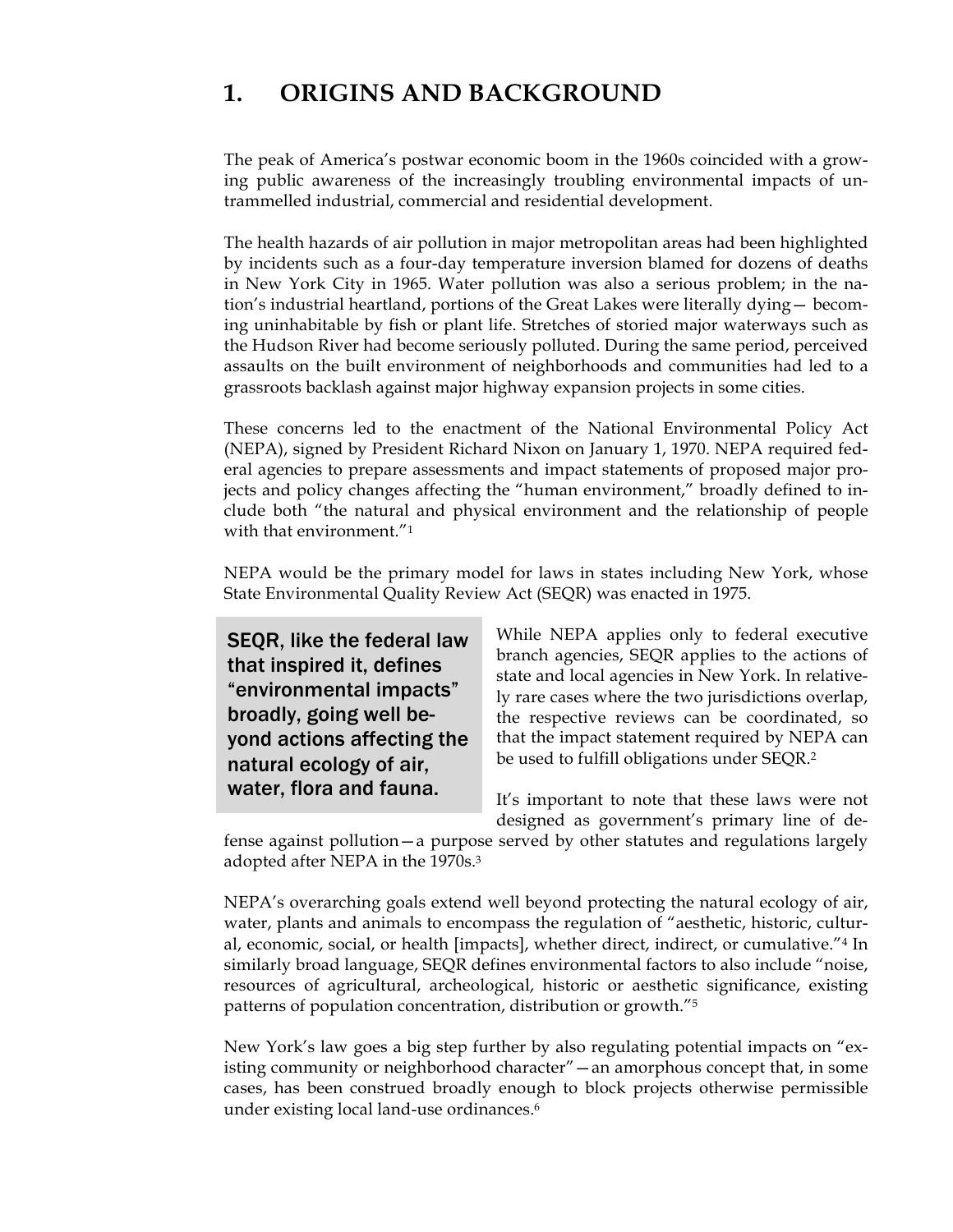NEPA and SEQR also differ in several other significant respects.

Federal courts have determined that NEPA mandates for federal agencies are "essentially procedural."7 In other words, the law's principal effect is to describe the process federal agencies must follow to implement a major new policy or project—but not to shape outcomes consistent with its lofty aims.8

New York's SEQR, by contrast, can be used to force changes to "mitigate" environmental impacts—not only dictating how a project is built, but effectively deciding whether it gets built at all. Perhaps even more importantly, SEQR requires an Environmental Impact Statement (EIS) if the project "may" cause a significant adverse environmental impact, whereas NEPA effectively requires an EIS only if a proposed action *will* "significantly affect the quality of the human environment."9 This further expands the scope of actions covered by the state law. And before a project can win final approval, SEQR requires that adverse environmental impacts be "minimized to the maximum extent practicable."10

SEQR's broader scope and its requirement for "maximum extent practicable" mitigation as a condition for potential approval make it more expansive and stringent than its federal counterpart, NEPA; indeed, as will be shown below, it is among the most expansive and stringent laws of its type in any state.

### **Where, When and How SEQR Applies**

In addition to development projects, actions that may affect the "environment," as broadly defined in the SEQR statute, include the adoption of new land-use laws, rules and regulations, bond financing resolutions for public projects and other required permits for private projects. In those instances, SEQR "requires the sponsoring or approving governmental body to identify and mitigate the significant environmental impacts of the activity it is proposing or permitting."11 As further explained in the state's *SEQR Handbook*:

In order for SEQR to be applied to any proposed action or related series of actions there must be at least one discretionary decision required by an agency. Often there are several such decisions necessary in order to carry out the action. For example, the "action" of developing a residential subdivision may require separate approval decisions by a town planning board for the subdivision plat, town board or zoning board of appeals if there is a zoning decision, or county health department if on-lot sewer and water facilities are required, and, possibly by the state Departments of Transportation or Environmental Conservation, if highway access or stream or other environmental permits are needed. No decision to approve, fund or directly undertake any part of an action should be made by any of these agencies until SEQR requirements are met. This SEQR review of an action may be done as part of a coordinated review process that involves several governmental agencies.<sup>12</sup>

Whether a specific project<sup>13</sup> will actually be subject to SEQR depends on which of three categories it fits into: Type I, Type II, or Unlisted. Type I generally includes large projects involving significant changes that the law considers more likely to have significant "adverse" impacts on the environment.<sup>14</sup> Sponsors of Type I actions must file a more detailed "full" version of an Environmental Assessment Form, or EAF.15 This form, in turn, is used by the lead agency as the basis for determining whether the project or proposal requires an EIS.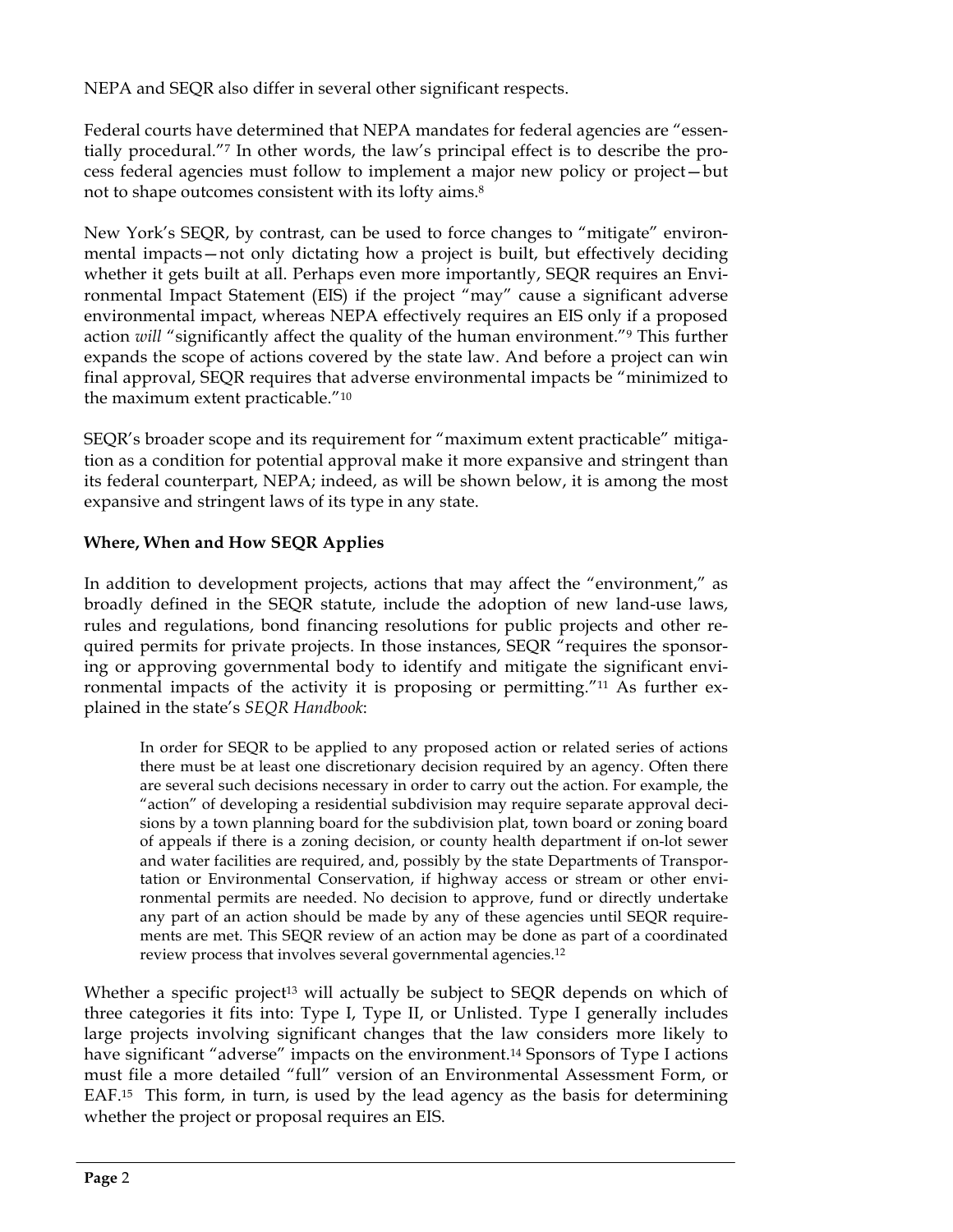Type II includes smaller projects such as small subdivisions and additions to singlefamily homes, which are generally considered exempt from the law.16 Unlisted actions essentially consist of everything else.17 Sponsors of unlisted projects need to submit at least a "short" EAF.18

#### **The SEQR process**

When a proposal subject to SEQR requires decisions by more than one state or local agency, the law requires that a lead agency be designated to coordinate the SEQR review process, starting with a "significance of action determination" of whether the project may have any "significant adverse environmental impacts."19 A "negative" or "conditional negative" declaration means the project has no significant adverse impacts or only involves impacts that will be avoided or minimized as much as possible, which effectively ends the SEQR process unless the circumstances change.

If the first stage of the process indicates the project may have significant adverse environmental impacts, the applicant must prepare a Draft Environmental Impact Statement (DEIS) fully describing the impacts along with any proposed mitigation measures.

The lead agency also may add a requirement for "scoping," the goal of which is "to focus the EIS on potentially significant adverse impacts and to eliminate consideration of those impacts that are irrelevant or non-significant."20 The scoping process must include an otherwise undefined and open-ended "period of time for the public to review and provide written comments on a draft scope or provide for public input through the use of meetings, exchanges of written material, or other means."21

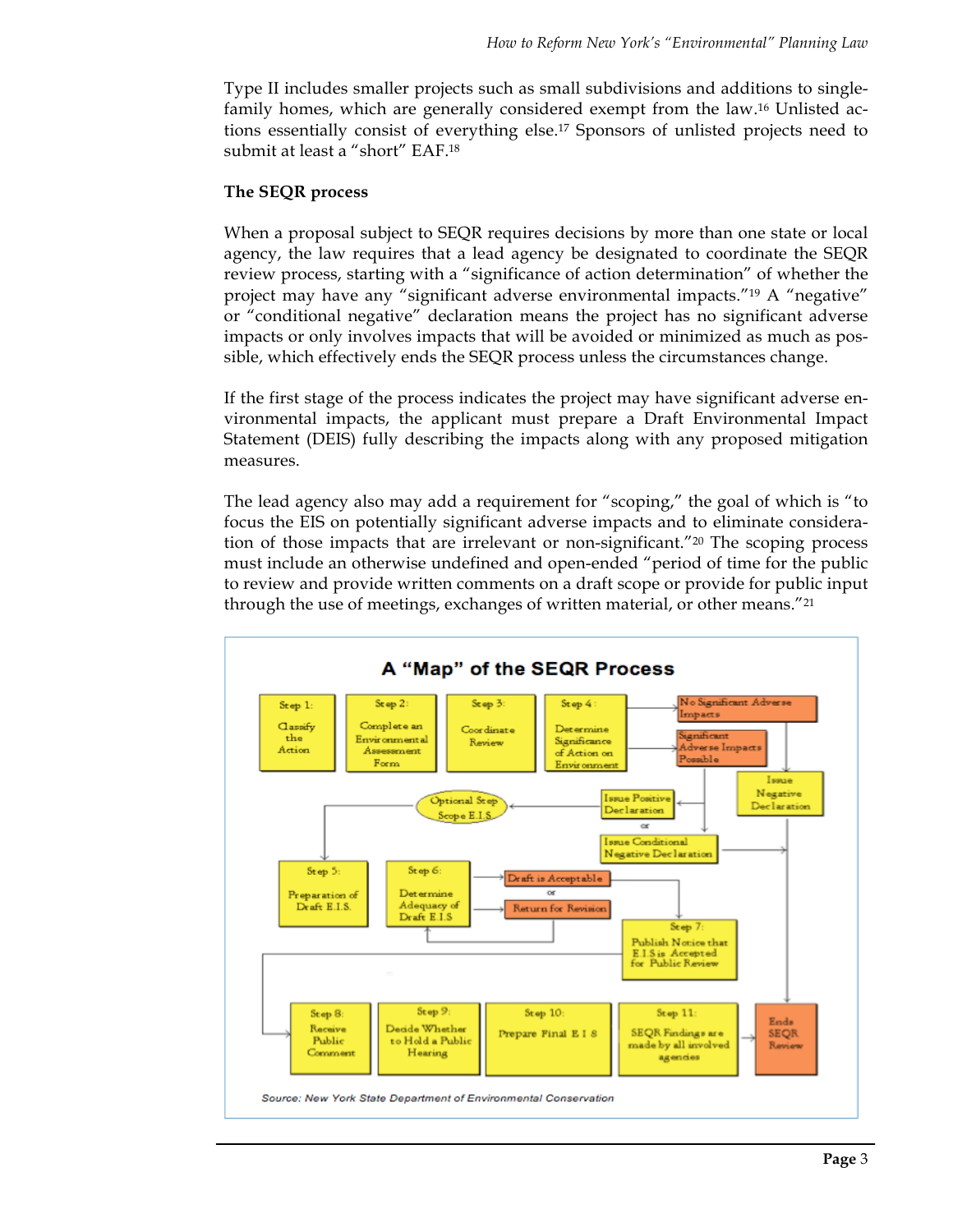Once the lead agency is satisfied that the applicant's DEIS describes a plan to sufficiently mitigate any significant adverse environmental impacts, the lead agency submits the draft for public comment, which can include a public hearing.22 After the lead agency adopts a Final Environmental Impact Statement (FEIS), it has 30 days to decide how to move forward with the underlying action—for example, issuance of a building permit.23

While the SEQR process does have some timelines, they don't guarantee the process is completed within any particular time period. Most initial steps are given definitive time periods, including appointing a lead agency when multiple agencies are involved (30 calendar days), the significance of action determination (20 calendar days from receipt of application or all information received) and the optional "scoping" process (60 calendar day period for consideration of a draft scope). But while the agency is given up to 45 calendar days to consider a DEIS, or 30 days to consider a resubmitted DEIS, there is no limit on the amount of time it may take to approve it.

Once a lead agency approves a draft impact statement, the clock starts ticking again on the SEQR process, starting with a minimum 30 calendar-day public comment period.24 Any additional public hearing must occur between 15 and 60 calendar days from the approval, with an additional 10 calendar days for comments afterward.25 The lead agency has 60 calendar days from the DEIS approval or 45 calendar days following the public hearing (whichever is later) to issue a final impact statement.26

### **SEQR and the one that got away in Niagara County**

In July 2010, Verizon approached the town of Somerset in Niagara County with an opportunity most upstate communities can only dream of: a proposal to build a \$4.4 billion data center employing nearly 200 people.

Within a few months, the town board fast-tracked the project and expedited the SEQR process, reviewed documents submitted by Verizon, held two public hearings, and determined that the project would not have an adverse environmental impact. While Verizon later said the town was responsive and accommodating, the company still decided to withdraw the proposal citing too many delays and uncertainties. What happened?

Seemingly on a smooth track to construction, the project was delayed when (a) Verizon encountered delays in purchasing the land, and (b) a lone landowner filed a lawsuit challenging (among other things) the town's adherence to SEQR. A state Supreme Court judge ultimately determined that the town's actions and written explanation were sufficient, saying, "there was nothing in the Board's decision that can be found to be arbitrary, capricious or unsupported by substantial evidence." The Court also noted that the "benign" project had economic potential that "far outweighs any inconvenience occasioned to this lone Petitioner who has had difficulty articulating any credible environmental concerns."

By then, however, the opportunity had all but passed. Niagara County's Industrial Development Agency chairman said the lawsuit had pushed Verizon "over the edge."

SOURCES:

"Verizon withdraws plans for \$4.4 billion call center in Somerset" *Niagara Gazette*, 17 March 2011; available at: http://niagara-gazette.com/local/x977553971/Verizon-withdraws-plans-for-4-4-billion-call-center-in-Somerset/print "Verizon withdraws Niagara Co. data center," *Buffalo Business First, 17 Mar 2011; available at:* 

*http://www.bizjournals.com/buffalo/news/2011/03/17/verizon-scraps-niagara-co-plans.html?page=all Rizzo v. Verizon CCC LLC*, 2011 NY Slip Op 50505(U) (Jan 14, 2011); available at: http://law.justia.com/cases/new-york/other-courts/2011/2011-50505.html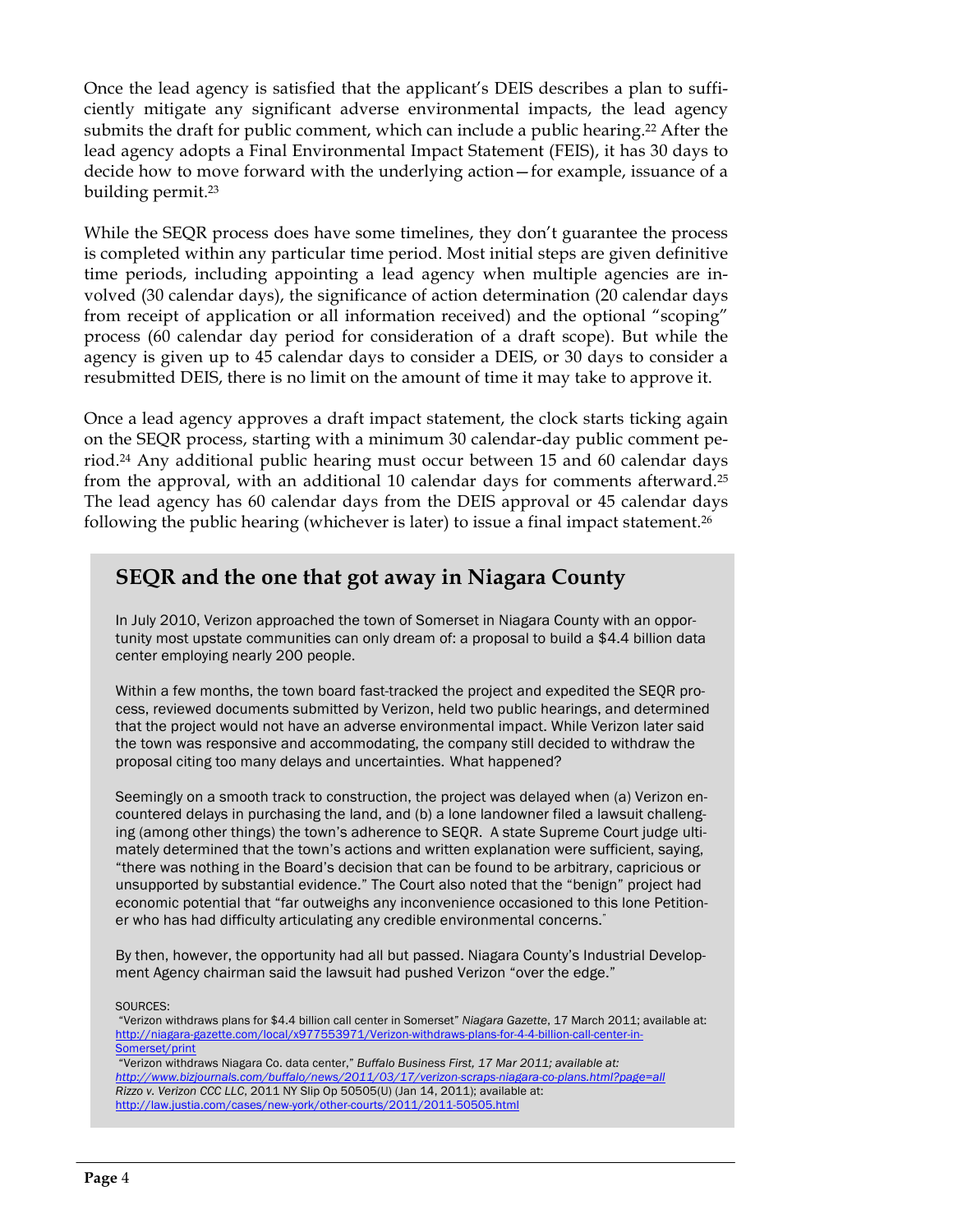### **2. SEQR'S SELECT COMPANY**

Thirty-seven states have adopted formal environmental review requirements based at least in part on the original federal NEPA statute, according to a 2009 assessment of such laws in the *Journal of Environmental Planning and Management*.27 In 21 of these states, however, environmental review provisions apply only to certain types of development activities, specific natural resource sectors, or particular geographic areas, the article indicates.28

New York is one of only 16 states with more broadly applicable, comprehensive environmental planning laws. These laws generally involve three steps: a determination of whether a proposed action is subject to review, an assessment of the environmental impact, and a detailed review of the action's impacts and measures required to reduce or mitigate that impact.29

In addition to New York, states described as having comprehensive environmental planning statutes are California, Connecticut, Georgia, Hawaii, Indiana, Maryland, Massachusetts, Minnesota, Montana, New Jersey, North Carolina, South Dakota, Virginia, Washington, and Wisconsin.30

Some of those states adopted portions of the federal act almost verbatim.31 Others, the article said, imitate the federal law to varying degree. The most basic differences, (as shown in the table on page 6), include whether the statute applies to undertakings or approvals by local governments, how easy it is to trigger review, whether the statute has an action-forcing requirement, and whether it applies to private projects.

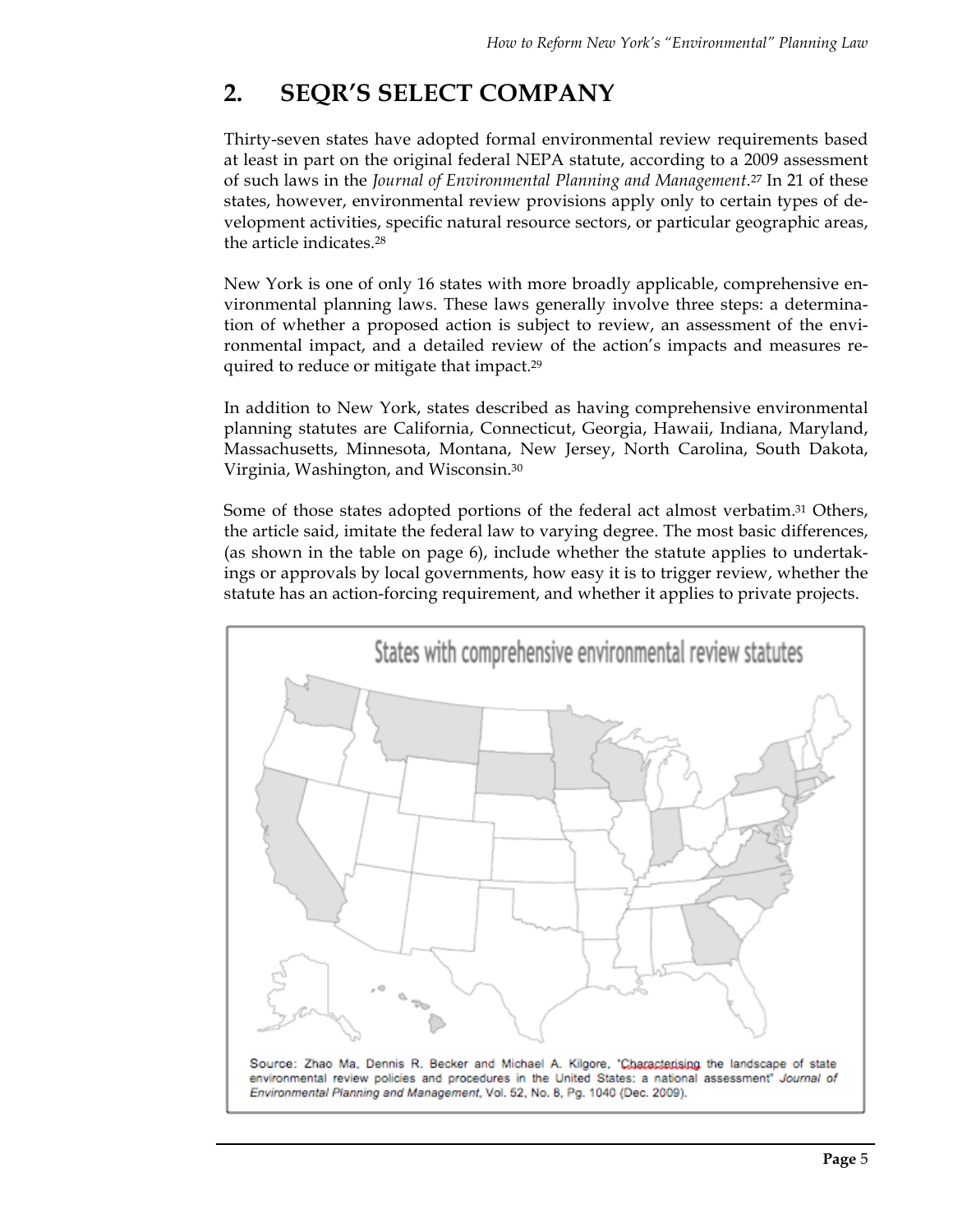Even in this group, New York's SEQR stands out among the most expansive and rigorous environmental planning laws in the nation.

Take, for instance, the issue of applicability. All 16 states with comprehensive laws require their state governments to conduct an environmental impact review in some circumstances. But New York is one of only eight states that apply this requirement to county or local government agency actions as well.32

Likewise, all 16 of the comprehensive environmental laws on the state level apply to development projects proposed or financially supported by state government.33 However, as shown below, only nine apply to private projects requiring other forms of government permission or approval—for example, zoning variance. In addition, only seven apply to proposed state and local policy changes, such as amendments to local zoning laws.34

|  |  |  | <b>Comparing Comprehensive Environmental Protection Laws</b> |  |
|--|--|--|--------------------------------------------------------------|--|
|  |  |  |                                                              |  |

| <b>State/date of enactment</b>   | Applies to actions<br>or approvals at<br>these levels | More likely<br>than NEPA to<br>require EIS? | "Action-forcing"<br>provision? | Applies to<br>fully private<br>projects? |
|----------------------------------|-------------------------------------------------------|---------------------------------------------|--------------------------------|------------------------------------------|
| California (1970)                | State or local                                        | <b>Yes</b>                                  | Yes                            | Yes                                      |
| Connecticut <sup>1</sup> (1971)  | <b>State</b>                                          | Yes                                         | No.                            | No.                                      |
| Georgia (1991)                   | State or local                                        | <b>Yes</b>                                  | No.                            | No.                                      |
| Hawaii (1974)                    | State or county                                       | Yes                                         | <b>No</b>                      | Yes                                      |
| Indiana (1972)                   | State                                                 | No                                          | No.                            | No.                                      |
| Maryland (1973)                  | <b>State</b>                                          | Yes                                         | <b>No</b>                      | <b>No</b>                                |
| Massachusetts (1972)             | State                                                 | <b>Yes</b>                                  | Yes                            | Yes                                      |
| Minnesota (1973)                 | State or local                                        | <b>Yes</b>                                  | Yes                            | Yes                                      |
| Montana (1971)                   | <b>State</b>                                          | No                                          | <b>No</b>                      | Yes                                      |
| New Jersey $2$ (1989)            | State or local                                        | Yes                                         | Yes <sup>3</sup>               | <b>No</b>                                |
| New York (1975)                  | State or local                                        | Yes                                         | Yes                            | Yes                                      |
| North Carolina (1971)            | State or local                                        | Yes                                         | <b>No</b>                      | No.                                      |
| South Dakota <sup>4</sup> (1974) | State                                                 | Yes                                         | Yes                            | Yes                                      |
| Virginia (1973)                  | State <sup>5</sup>                                    | Yes                                         | <b>No</b>                      | <b>No</b>                                |
| Washington (1971)                | State or local                                        | Yes                                         | No.                            | Yes                                      |
| Wisconsin (1972)                 | <b>State</b>                                          | <b>No</b>                                   | <b>No</b>                      | Yes                                      |

<sup>1</sup> Separate provision allows counties, cities, and towns to adopt an separate ordinance for review of certain private projects<br><sup>2</sup> New Jersey adopted NEPA-like provisions through an executive order only.<br><sup>3</sup> Subject to discretion of state environmental agency.

 $^4$  Process proceeds at agency's discretion.<br> $^5$  Counties, cities, and towns are exempt from requirement, except for certain highway projects.

Source: Zhao Ma, Dennis R. Becker and Michael A. Kilgore, "Characterising the landscape of state environmental review policies and procedures in the United States: a national assessment" *Journal of Environmental Planning and Management*, Vol. 52, No. 8, Pg. 1040 (Dec. 2009).

New York's state environmental review law is one of only three applying to *every* possible category of action in the article—policy changes as well as physical developments, local as well as state actions, private as well as public projects.35

As another basis of comparison, SEQR is one of 13 statewide review laws requiring preparation of an impact statement for a project or action that "may" significantly affect the environment. The remaining three, like the federal statute, require an impact statement only for projects or actions that *will* have such an effect.36 As noted above, NEPA's impact is mainly procedural — and while the process it dictates still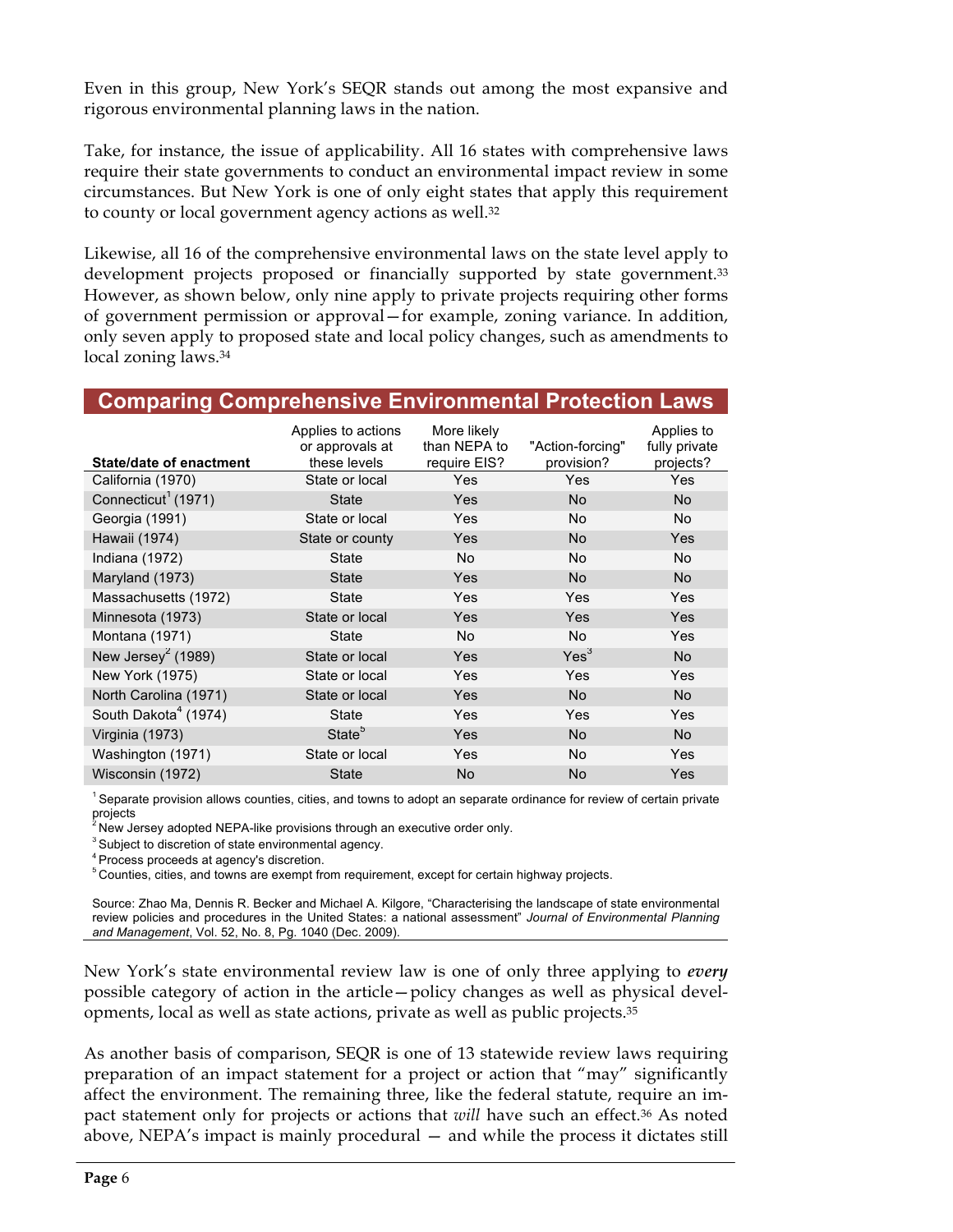can entail substantial expenditures of time and money, the government agencies involved are not *required* to take an action based on its environmental impact review.

New York also is one of only six states whose environmental review laws include explicit "action-forcing" provisions, either requiring lead agencies or giving state agencies discretion to certify that adverse environmental impacts are either sufficiently mitigated or that reasonable alternatives are not available.37

In sum, New York's SEQR is among a handful of comprehensive state environmental laws that are more widely applicable, more likely to impose a project change, and backed up by comprehensive regulatory structure.38 Most of the comparable state laws entail more limited applicability and largely procedural requirements, and thus appear "less dynamic in their relationship with state decision-making," according to one leading environmental economist.39

### **Rinse, repeat, same result**

In 1999, the Good Samaritan Hospital Medical Center in West Islip, Suffolk County, applied for town building permits to move the hospital emergency room to another part of the facility's property. Following a SEQR review of the project, the town determined it would not have adverse environmental impacts and issued the building permits in June 2000. The emergency room opened in April 2001.

However, a 2001 lawsuit by a neighboring landowner successfully challenged the SEQR determination, voiding the site plan and permit, requiring the town to prepare an EIS, and restraining the hospital from conducting business at the new emergency room. In 2004, the Court allowed the hospital to operate its new emergency room as long as there was SEQR progress, despite attempts by neighbors to stop it.

The lawsuit forced the hospital to start all over again with a new site plan, new permit applications, and a new round of public hearings. A DEIS was submitted, reviewed and accepted. Another public hearing was held. In 2005, a completed FEIS was filed that allowed the emergency room to be relocated to the location it had occupied since April 2001.

SOURCE:

*Coppola v. Good Samaritan Hospital Medical Center*, 2006 NY Slip Op. 30661(U), (28 Nov 2006, Sup Ct. Suffolk County)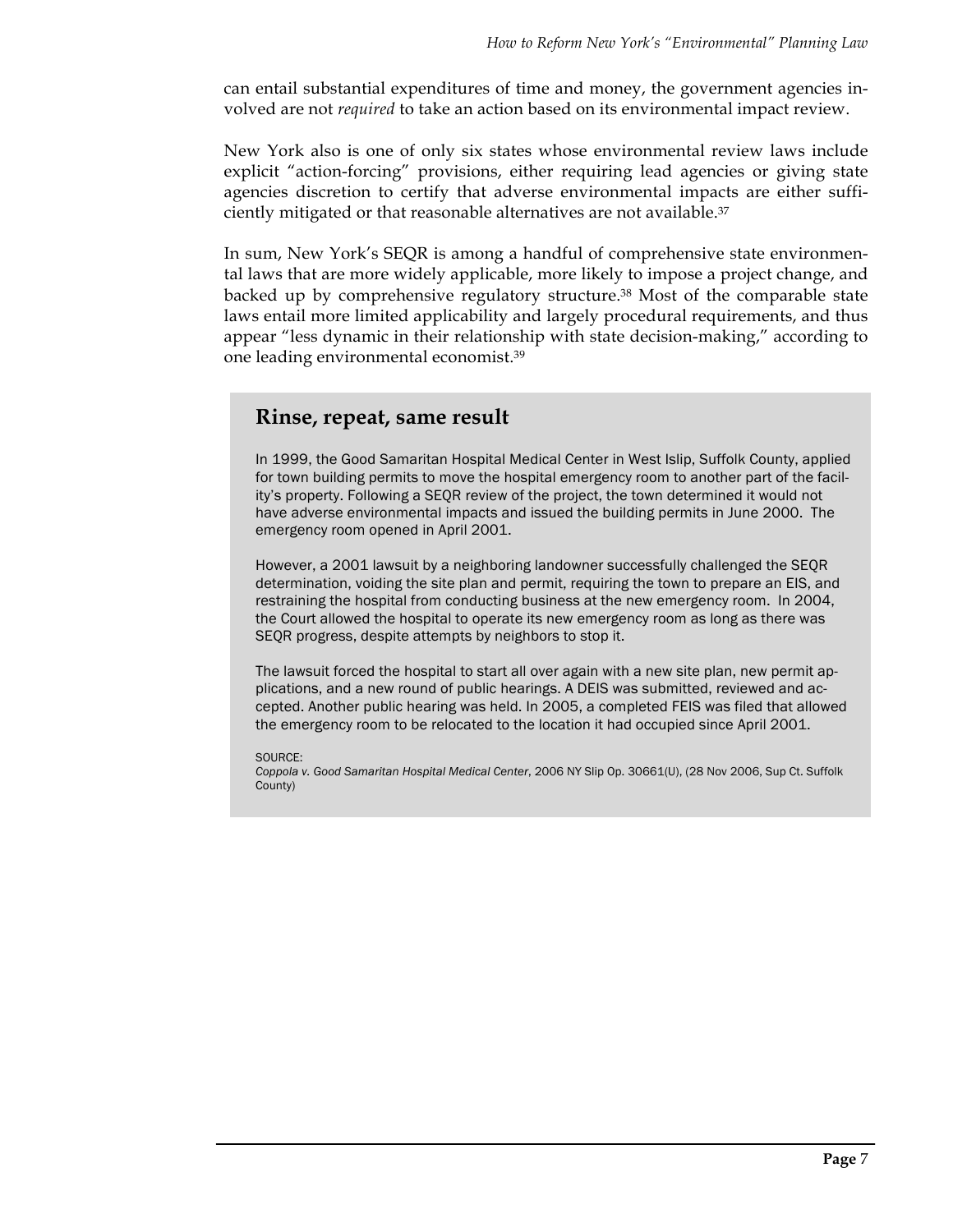### **3. JUDICIAL REVIEW OF SEQR**

Unlike federal anti-pollution laws such as the Clean Water Act and Clean Air Act, NEPA did not include provisions allowing private citizens to file civil suits aimed at enforcing their provisions. Likewise, SEQR also does not contain a citizen suit or judicial review provision. The state Court of Appeals read this omission as reflecting the Legislature's intention that "some limitation on standing to challenge administrative action was appropriate."40

Challenges to the outcome of a SEQR process can be filed in state Supreme Court under Article 78 of the state Civil Practice Law and Rules, following the lead agency's final determination or decision.41 Practically speaking, this means a SEQR challenge must commence at the very *end* of the process, after the lead agency has either approved a final impact statement or made a "negative" declaration (meaning no impact statement is required). All administrative remedies must be exhausted before an Article 78 proceeding can be initiated.42

This "ripeness" requirement usually thwarts challenges to interim agency actions. For instance, anyone challenging an agency for missing one of SEQR's deadlines will find out that "these limitations essentially are unenforceable."43 Even an agency's positive declarations are not considered to be final determinations; therefore, with few exceptions, they have not been held subject to challenge.44

### **SEQR trumps worship in Westchester**

In 1998, the Fortress Bible Church of Mt. Vernon submitted plans to build a large new church and school near an intersection in the nearby town of Greenburgh, Westchester County, in an area that included homes, businesses, and other churches. Town board members were able to delay the project for almost 14 years before a federal appeals court ruled they had "acted in bad faith and had used the SEQR review process illegitimately as a way to block the Church's proposal."

Based on the church's original filings concerning environmental and traffic impacts, the town planning commissioner had advised the town board in 2000 that the project posed no adverse environmental impacts, effectively clearing the way for the project.

The board, however, went in the opposite direction, issuing a finding of a "positive" impact requiring a much lengthier SEQR process. After scoping, completing additional studies, and receiving state Transportation approval for a traffic study, the Church submitted a complete DEIS, which the town accepted, followed by a FEIS almost six months later in April 2001. However, the town then asked for additional studies, further delaying the project.

Ultimately, the town denied the Church's application on grounds that a U.S. District Court subsequently determined were either "unsupported, if not wholly fabricated." In fact, despite citing traffic issues as their primary concern, the town had just issued a conditional "negative" impact declaration clearing the way for a separate commercial construction project near the same intersection as the church's proposed site.

On September 24, 2012, a federal appeals court affirmed the lower court decision, finally giving the official go-ahead for a project that was ready to go almost ten years earlier. The church has never been built, and as of mid-2013, Fortress Bible Church was preparing to seek millions of damages from the town.

SOURCE: *Fortress Bible Church v. Feiner*, 694 F.3d 208 (2012); available at: http://www.leagle.com/decision/In%20FCO%2020120924061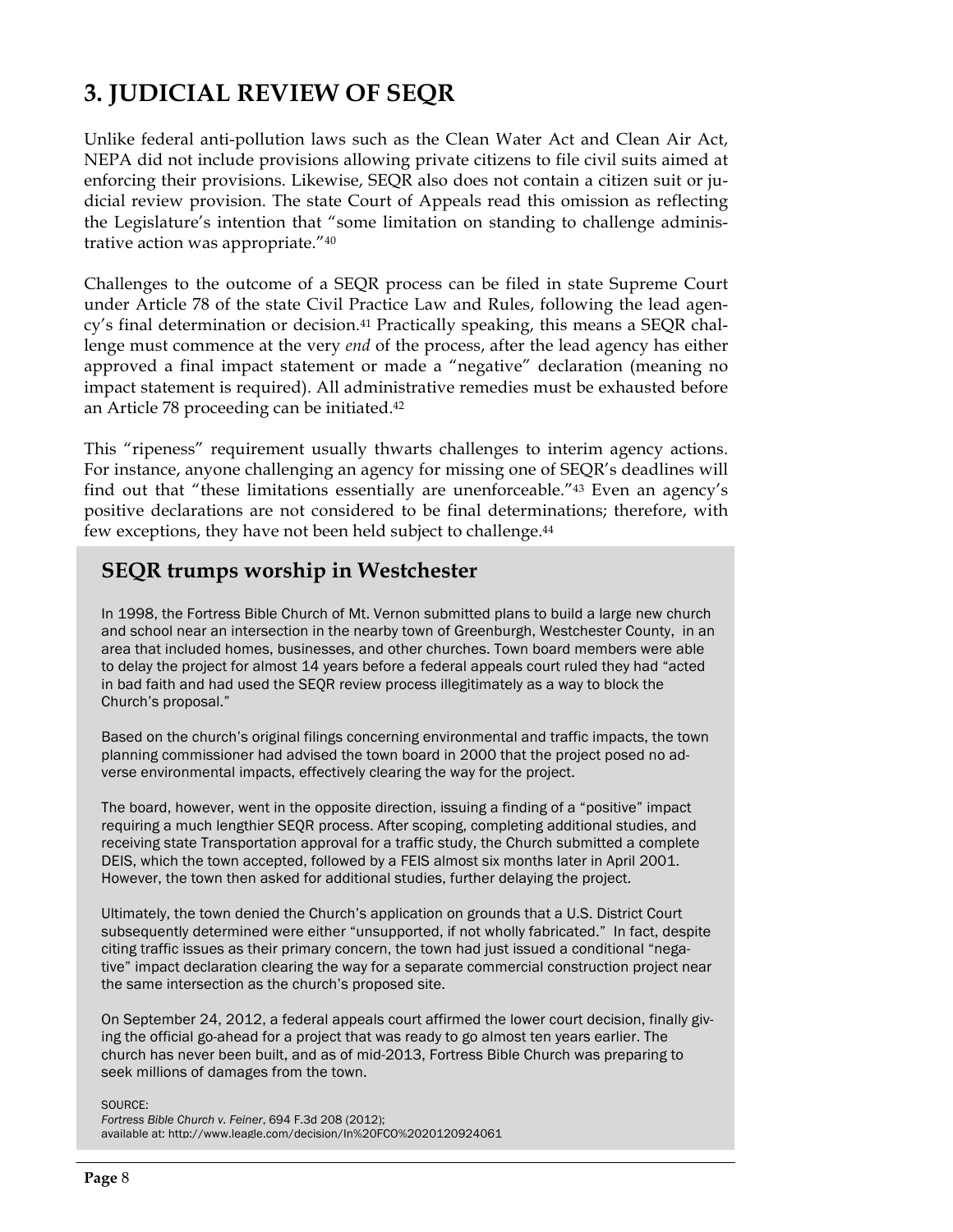In addition, an Article 78 proceeding must commence within four months of the agency's final determination —the only time period when an agency action is subject to challenge.45 Some cases suggest that shorter time periods are acceptable if a separate statute governing the agency determination has a shorter statute of limitations.46 There is also considerable disagreement over when the statute of limitations period begins, which further complicates matters.47

To challenge an agency under SEQR a person or organization must first have "standing," which means they have a right to bring legal action under the statute. Traditionally, New York courts relied on the 1991 decision in *The Society of the Plastics Industry, Inc. v. County of Suffolk*."48 Legal scholars note that some lower courts have "simplified and limited [this test] … into a requirement that a petitioner live in close proximity to the challenged project."49

As long as the *Plastics Industry* standing test applied, New York was "effectively one of the most restrictive jurisdictions for environmental plaintiffs," as one legal expert put it.50 More recently, in the case of *Save the Pine Bush, Inc. v. Common Council of the City of Albany* the state Court of Appeals held that individuals could have standing to challenge a government action involving a natural resource if they could demonstrate "repeated, not rare or isolated" recreational use of that natural resource.<sup>51</sup>

### **SEQR process cost Hudson Valley more than 100 jobs**

In 1999, the parent company of St. Lawrence Cement proposed construction of a new \$300 million facility in Greenport and Hudson, Columbia County, to replace its existing 1960s era facility across the Hudson River in Catskill, Greene County. The company argued that the new plant would be more efficient and productive, generating fewer emissions.

Once the SEQR process began, well-organized groups of local residents condemned the project for its perceived environmental impacts. While there was agreement that the new plant's emissions and pollution control technology were vastly superior to the old, opponents claimed increased production would offset any gains.

Critics also challenged the proposed plant's visual impact, asserting its location and stacks would mar the region's natural beauty—although the Catskill plant had maintained a prominent location six miles downriver for more than 30 years. In response, the company submitted new designs that reduced the facility's stacks by 115 feet and ensured the plant would not be visible from about 90% of the surrounding area – at an additional cost of \$33 million.

After years of delay, the project was ultimately vetoed by New York's secretary of state, who in 2005 issued a determination that it was inconsistent with the state's Coastal Management Program and Local Waterfront Revitalization Programs, which favors tourism. In January 2012, St. Lawrence's Catskill plant was permanently closed and its 100 local employees lost their jobs. While the parent company blamed the closure on falling demand after the recession, it had, in the meantime, built a new, more efficient plant in Missouri.

#### SOURCES:

- "Natalie Merchant joins cement plant opposition," The Business Review, 16 Sept 2002; available at: http://www.bizjournals.com/albany/stories/2002/09/16/daily9.html. "St. Lawrence revises plans for proposed cement plant," The Business Review, 18 Aug 2008; available at
- http://www.bizjournals.com/albany/stories/2004/08/16/daily26.html.

"Cement plant closure to be permanent," Times-Union, 23 Feb 2012; available at http://www.timesunion.com/business/article/Cement-plant-closure-to-be-permanent-3357202.php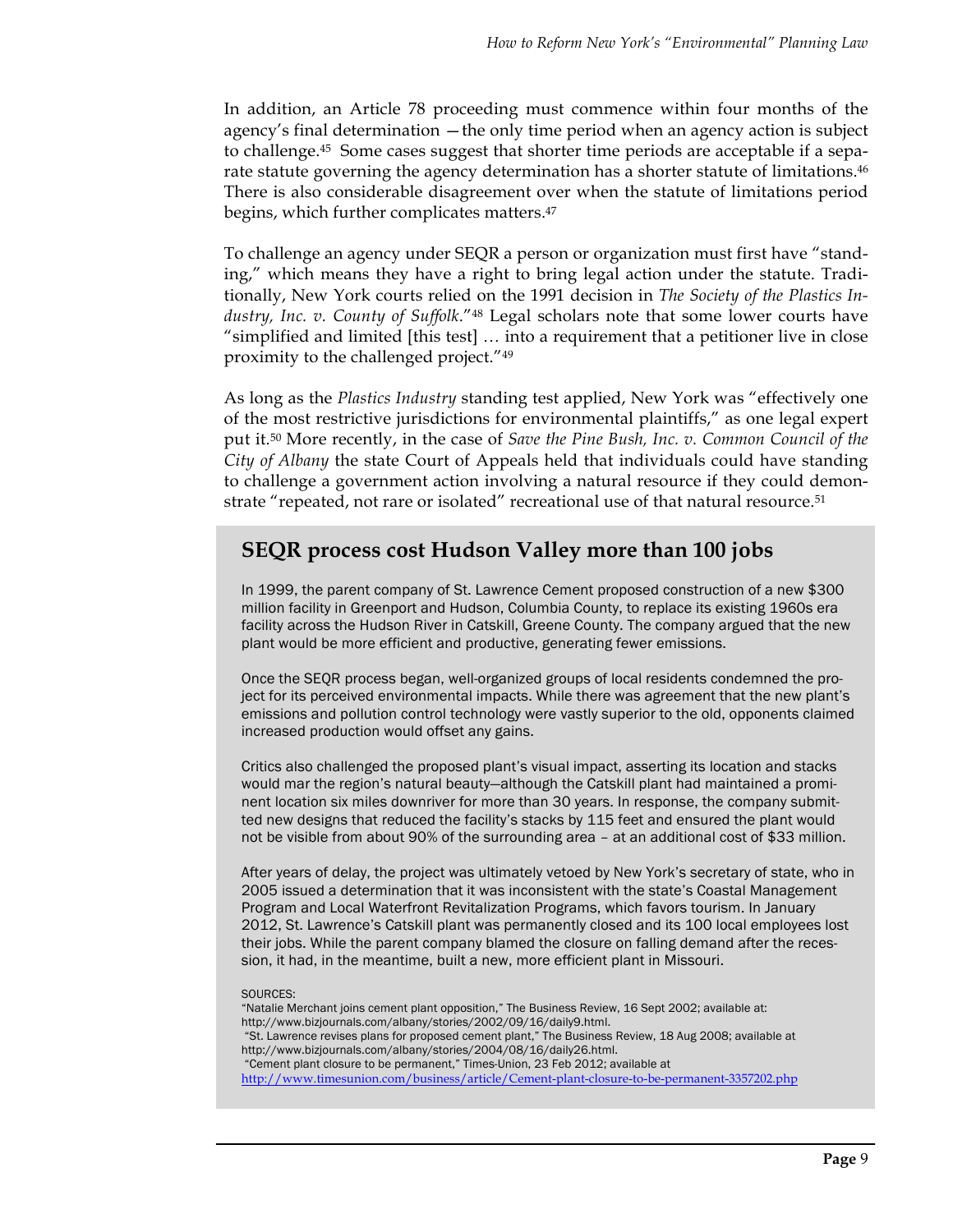Although *Pine Bush* was perceived to broaden SEQR's traditional standing requirements, recent appellate division cases suggest that these broader standards may only apply when the use of natural resources is at issue.52 When the circumstances do not involve use of a natural resource, some lower courts have continued to apply the more restrictive *Plastics Industry* standing test.53

For those with standing, Article 78 review is limited to whether the agency's decision was an error of law, an abuse of discretion, or arbitrary and capricious.<sup>54</sup> Courts interpreted this to mean they should "review the record to determine whether the agency identified the relevant areas of environmental concern, took a `hard look' at them, and made a 'reasoned elaboration' of the basis for its determination."55

Courts in such cases have been deferential to lead agencies, holding that an FEIS does not need to consider every impact and every mitigation measure or alternative to satisfy SEQR.56 Consequently, they rarely disturb agency decisions when the challenge is to a FEIS. There were 55 court decisions on SEQR in 2012, including a dozen involving challenges to completed impact statements.57 In all 12 cases, the FEIS survived the challenge.58 Government agencies were overturned in seven of 34 cases that were challenged for lack of an original or supplemental EIS.59

By the same token, courts typically insist on strict compliance with the SEQR process and allow agencies little discretion as to the steps they must complete. However, some cases suggest that this standard might be loosening, given instances where courts allowed minor procedural irregularities as long as the public had full involvement in the process.<sup>60</sup>

### **Making a local library more expensive**

In April 2013, voters in the Monroe County town of Irondequoit approved construction of a new \$13 million central library that would consolidate two smaller branch locations. The project was stalled, however, when some residents filed a lawsuit alleging the town had not adhered to SEQR. They said there should have been a better analysis of the project's traffic, visual and drainage impacts.

Disputing these claims, town officials pointed to the "short" environmental assessment form (EAF) determining the project would have no significant environmental impacts. A town councilman noted that SEQR concerns had never been raised in the 21 public hearings held on the project prior to the vote. In June 2013, the town voted to spend \$9,500 to complete a second study and do a more detailed "full" EAF, which eventually confirmed the town's original determination that the library project would not have significant environmental impacts.

A library supporter complained the additional studies were unnecessary and that concerns about the project "could have been dealt with much more simply for much less time and money." Following the second SEQR study and "full" EAF, the project was exactly the same as the one that had received overwhelming support in April. However, the town had to consider setting up yet another vote to legitimatize these very same conclusions.

Meanwhile, the lawsuit continues.

SOURCES:

"Lawsuit could hold up Irondequoit library project; require new vote," Irondequoit Post, 20 May 2013; at: http://www.irondequoitpost.com/x90718543/Lawsuit-could-hold-up-Irondequoit-library-project-require-new-vote "Irondequoit library plan may need second vote," Democrat and Chronicle, 20 Aug. 2013; available at: http://www.democratandchronicle.com/apps/pbcs.dll/article?AID=2013308200058&gcheck=1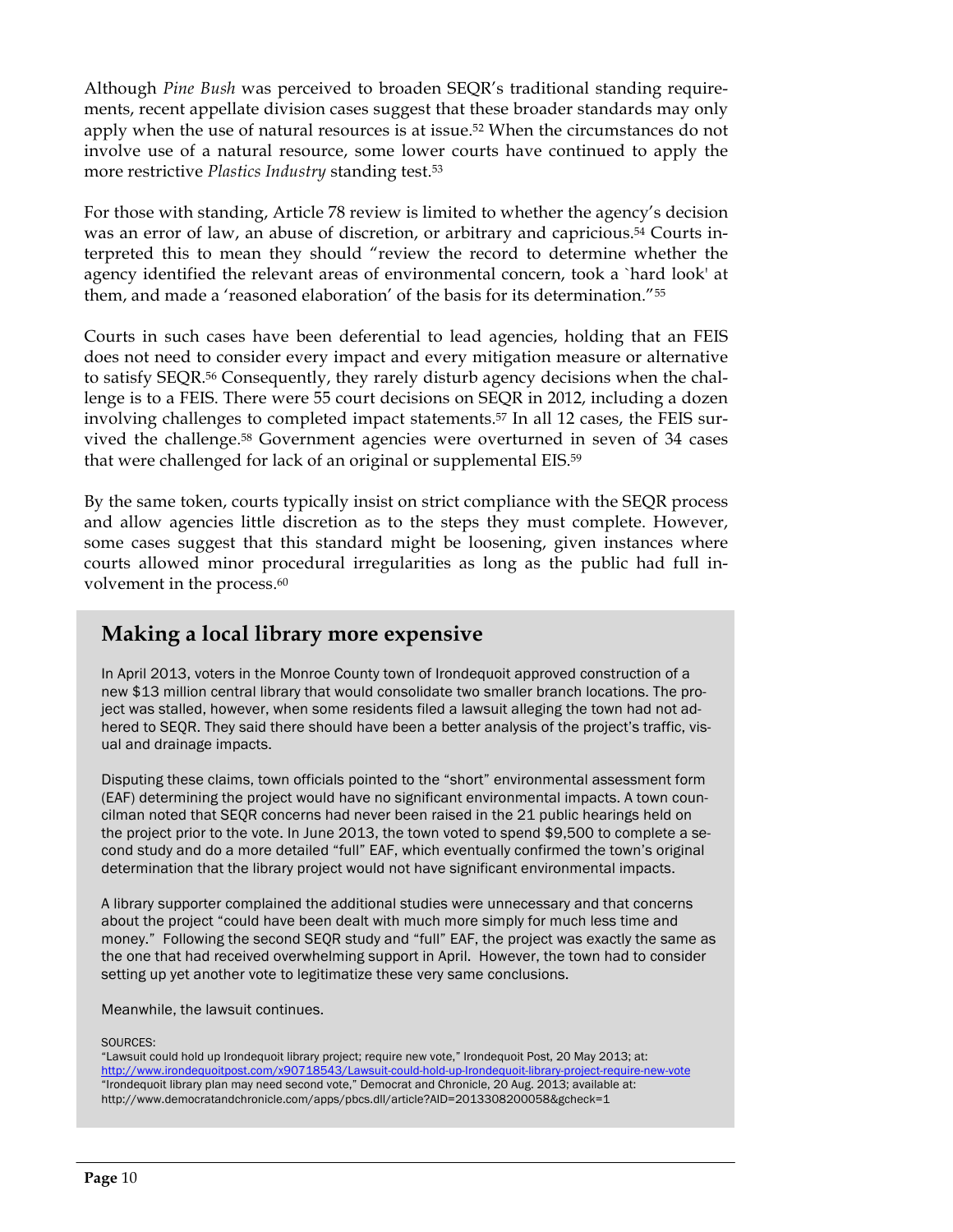While New York has relatively restrictive standing requirements and courts that typically defer to agency decision-making, SEQR-related lawsuits have been filed and decided at a fairly steady rate. Between 1975 and 2000, approximately 2,000 such cases were decided, including 700 between 1990 and 2000, or an annual average of 63.61 In the wake of the Great Recession, which began at the end of 2007, court rulings in SEQR cases declined to 45 cases in 2009, 37 cases in 2010, and 35 cases in 2011.62 In 2012, however, the number bounced back to 55.63

In sum, since the 1990s—despite the restrictions on standing and ripeness under Article 78—SEQR has given rise to enough litigation to generate an average of one court decision a year for each of the 57 counties outside New York City.

Statistics have not been kept on the number of SEQR-related lawsuits dismissed or withdrawn before trial—much less the number of development disputes in which a SEQR lawsuit is threatened. Nonetheless, the *potential* litigation related to SEQR can be as significant as any precedents generated by cases pursued through trial.

As seen in the case of the Irondequoit Public Library (see box, page 10), the threat of a lawsuit can have a significant effect on the decision-making process. Although precedent and judicial deference likely would have supported Irondequoit's initial determination, it still decided to spend \$9,500 to complete a second full environmental assessment form.<sup>64</sup> Such costs can be especially significant to small upstate municipalities.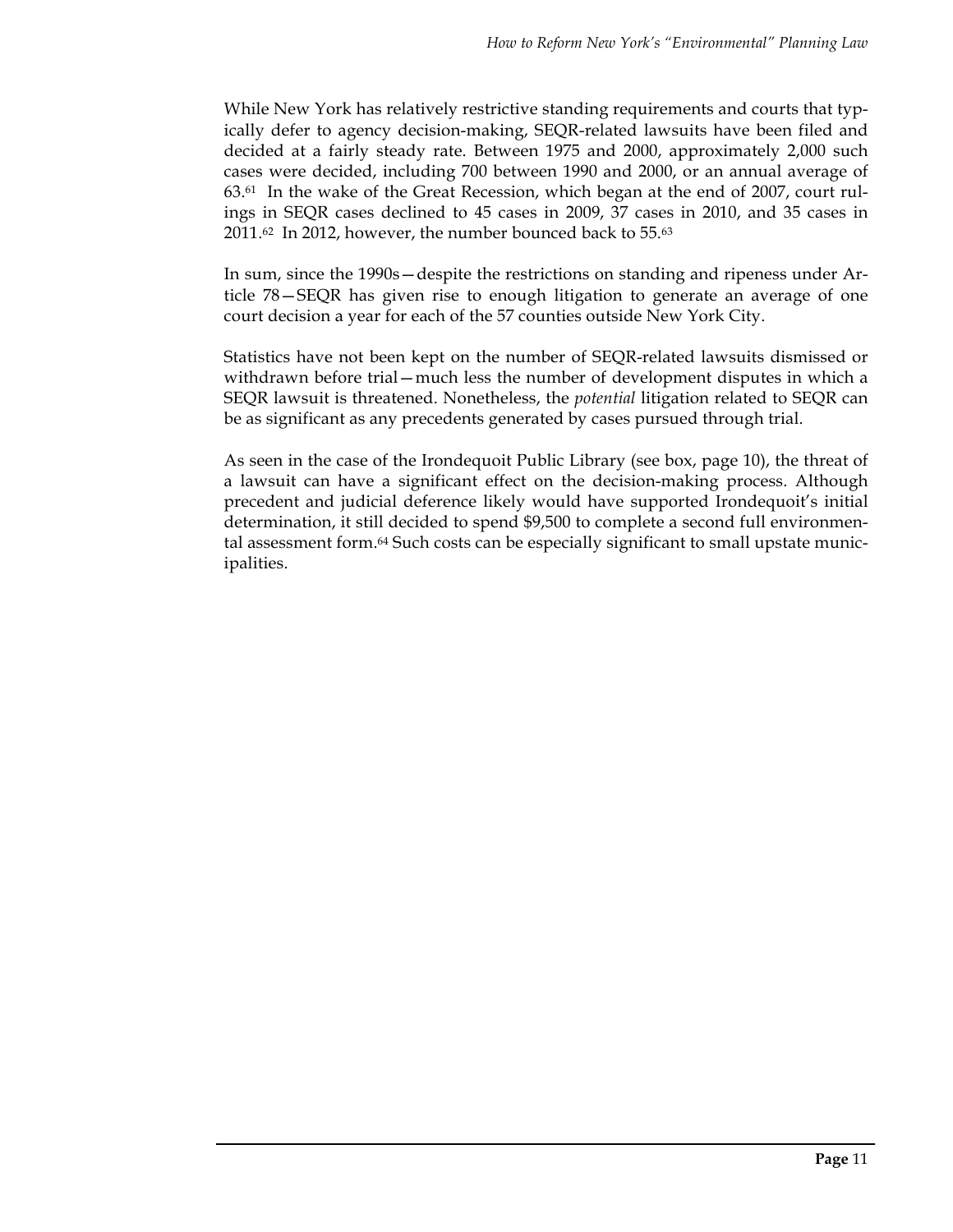### **4. REFORMING SEQR**

At best, the SEQR process can help local officials and planners clarify the issues surrounding certain types of projects, especially those with a myriad of potential impacts on their surroundings – although such issues could also be considered through the traditional land-use and permitting process alone, as is done in most states.

But SEQR also can be an obstacle to environmentally acceptable development that would otherwise be permitted by local laws. While some of SEQR's weaknesses are inherent in the statute's structure, others result from abuse of the statute's flexible terms and requirements.

#### **Delay**

Since its inception, the most common complaint about SEQR has been the way it can unnecessarily delay a project—which, if the process takes long enough, can be tantamount to denial. This is especially true for small developers or project sponsors who lack the financial wherewithal to pay for repeated rounds of technical changes and studies demanded by lead government agencies.

While SEQR does contain a number of deadlines for agencies and project sponsors, it lacks a timeline for DEIS creation and does not have any final, drop-dead date on which the process must end. Even existing deadlines are effectively unenforceable, since the only legal recourse for project sponsors or applicants is an Article 78 challenge, which can only be filed after the process has ended.<sup>65</sup>

With such limited enforcement mechanisms, the statute's deadlines become nothing more than guidelines—as the Fortress Bible Church learned when the town of Greenburgh delayed its proposed building project for five years (see box on page 8), which led to more years of litigation.<sup>66</sup> Among other things, the town took more than a year and a half to produce an FEIS—a process that SEQR requires to be completed in under 105 days.67

Similarly, the town of Cornwall in Orange County also took advantage of SEQR's weaknesses when it purposefully delayed a determination on whether a developer would be required to file an impact statement for an environmentally benign residential subdivision.68 By delaying the project's public hearing for a year, the town managed to wait *just* long enough that it's newly adopted zoning law applied.<sup>69</sup>

Time is money, and the potential for SEQR delays can make projects subject to the law prohibitively costly, especially for small developers.

In contrast, proponents explain that the project sponsor dictates the process' speed because the sponsor controls the DEIS content. This certainly can be true when the agency and sponsor collaborate, as was the case with the Verizon project described on page 9. A developer helps its cause by being organized and responsive, but there is little it can do if the lead agency has no incentive to act quickly.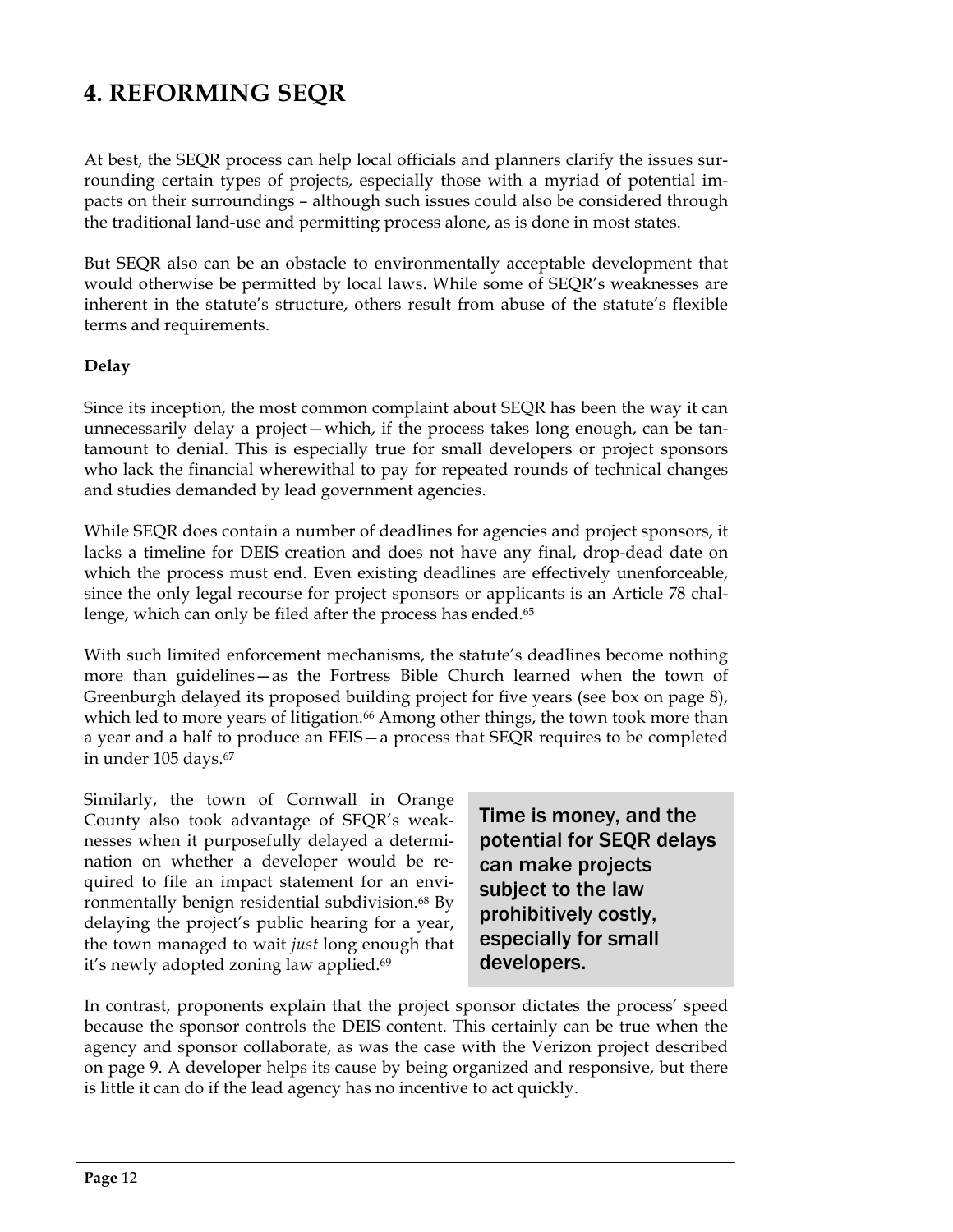### **Unpredictability**

Project sponsors value predictability because it allows them to strategically use their time, money, and resources. However, a project sponsor in the SEQR process can spend time and money preparing for one major impact during the scoping stage only to have other concerns arise during later stages. That's because SEQR makes it too easy to allow new concerns to be raised after the scoping process, making it difficult for project sponsors to plan their investments. While a DEIS is the responsibility of a project sponsor, a lead agency can effectively insist that new issues be included in the impact statement, since the agency ultimately decides whether the draft will serve as the basis for a final statement.

This also sets up a scenario where an agency can too easily make its own further requests. In the Greenburgh case, the project sponsor was asked for additional studies and information even *after* it submitted and the town accepted its DEIS as complete.70 Even though a court later found the town's request for yet *another* traffic study was in bad faith, it was not a SEQR violation.

"I'm always thinking of things fun for consultants to do," said one board member as the town of Cornwall was stalling a residential subdivision.

In the Cornwall case, a town board member at one point insisted that a public hearing to consider the environmental assessment be kept open because he was "always thinking of things fun for consultants to do"71—including a report on stonewalls at the development site, which he had not made a priority during initial conversations months earlier.72

While the fluidity of the discovery process makes increased flexibility helpful, any truly important issue would still be admitted under a more stringent standard. Instead, the ease with which new topics are added opens up the procedure for abuse and misuse and increases unpredictability for project sponsors.

### **The "community character" issue**

Among the 37 states with some form of NEPA-like law, some restrict review to purely environmental concerns: impacts on air, land, water, flora and fauna. New York, however, is among those employing a more expansive definition including consideration of "noise, resources of agricultural, archeological, historic or aesthetic significance, existing patterns of population concentration, distribution or growth, existing community or neighborhood character, and human health."73

Of these, the phrase "existing community or neighborhood character" poses particular problems, because the phrase is otherwise undefined in both the statute and the regulations. In reality, "community character" is expressed in master plans and zoning ordinances drafted by elected town boards or city councils.

For example, a locality that opts for minimum one-acre lot sizes has effectively decided, for better or worse, that a residential subdivision calling for quarter-acre lots is inconsistent with the community's character. And, in fact, state courts have suggested as much in SEQR cases.74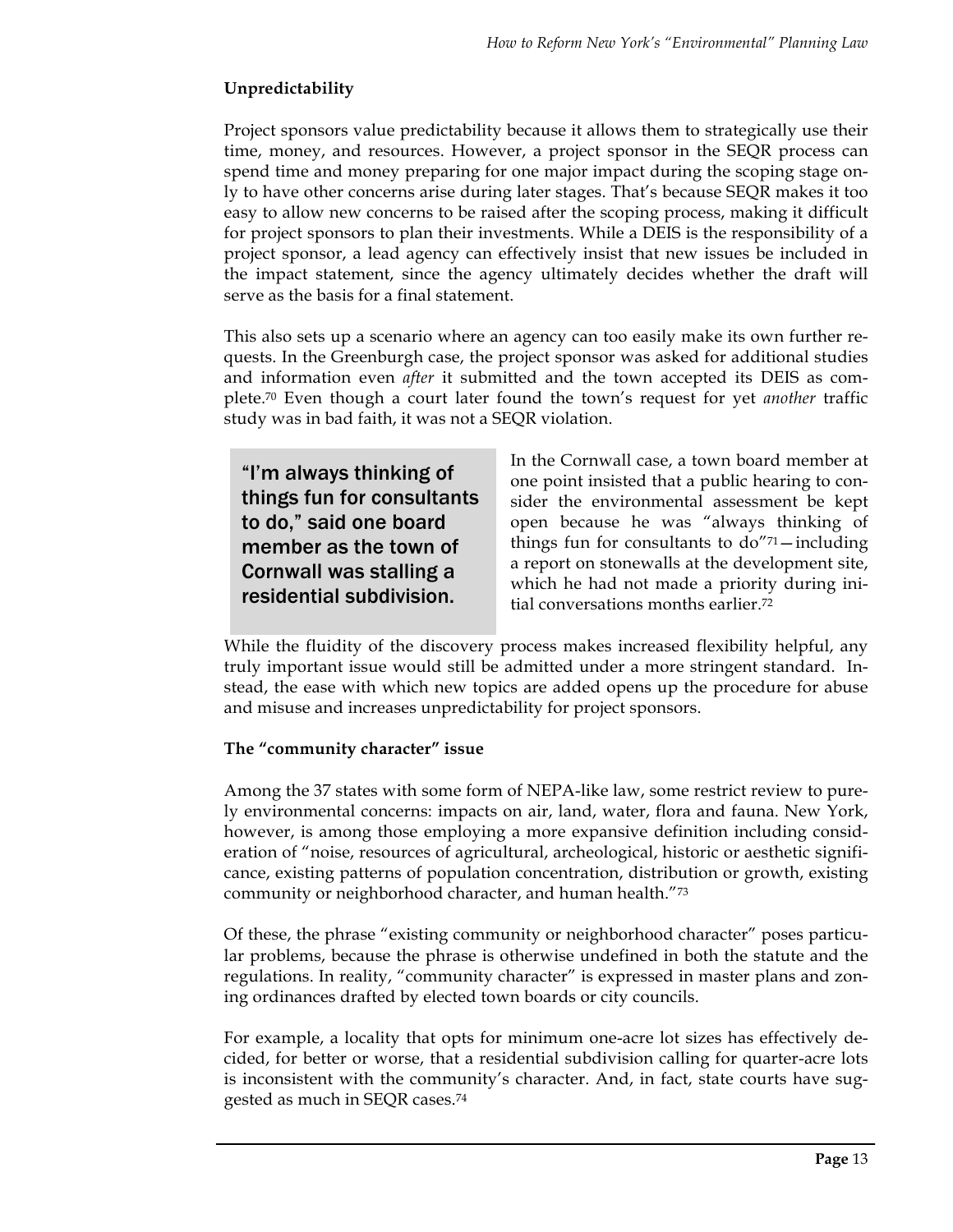In practice, however, community character impacts have been given a broader definition through the SEQR process. In the case of the St. Lawrence Cement Co. (see page 9), SEQR's broad language provided grounds for holding up a project that would have replaced an aging industrial plant with a new, more efficient, environmentally cleaner facility.75 State officials and local citizen groups argued that the new plant was not consistent with the surrounding community's character. Although the old plant already operated and employed residents on the Hudson's west bank just six miles downriver of the proposed site for a new plant, opponents said the project on the east bank would be out of scope with the "existing mix of business and industries."76

If there is no comprehensive local plan, "a lead agency has little formal basis for determining whether a significant impact upon community character may occur," the *Handbook* adds.77 However, it doesn't necessarily stop agencies from *informally* reading into the phrase.

For example, localities can try to define "character" in a way that restricts consumer choices and squelches competition for existing businesses. As the *SEQR Handbook* advises, "a town planning board reviewing a big box development should consider

the impact of the development on the community character of a neighboring village that might suffer business displacement as a result of the approval of the big box development."78 On the other hand, courts have drawn the line at applying a *purely* economic rationale in cases where the proposed development is physically further removed from allegedly affected businesses.79

"Community character" impacts under SEQR can include a big-box store's "displacement" of business in a nearby village.

Similarly, a 2007 state Appellate Division ruling allowed villages located within the Rockland County town of Ramapo standing to challenge a town SEQR process approving a zoning change that would allow student housing *adjacent* to the village.80

The *SEQR Handbook* also includes this striking passage on one of the most sensitive issues facing any community*:*

Examples of actions affecting community character that have been found to be significant include: the introduction of luxury housing into a working-class ethnic community, and construction of a prison in a rural community.

Examples of actions found *not to be significant* include low-income housing and shelters for the homeless proposed to be located within existing residential areas.<sup>81</sup> [emphasis added]

Should state or local laws make it more difficult to build luxury housing in a "working class" community than to build low-income housing or a homeless shelter in *any*  existing residential area? It may surprise New Yorkers to learn that, under the "character" clause, SEQR has been interpreted to come down squarely on one side of this politically charged question—classifying low-income housing as having a less significant impact than luxury housing—although it is difficult to see what that has to do with "environmental quality review."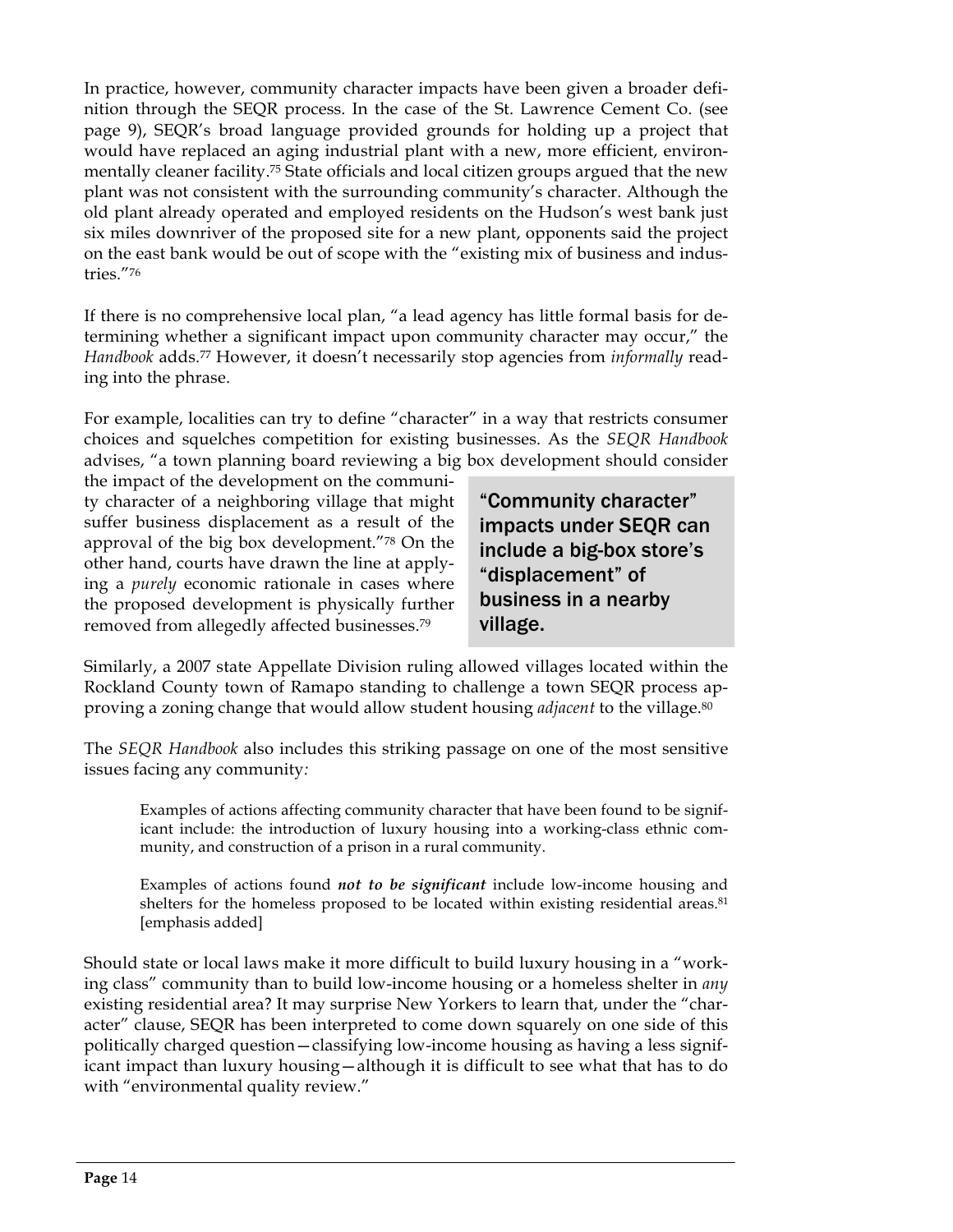### **DEC weighs SEQR changes**

Under Governor Andrew Cuomo, New York State's Department of Environmental Conservation (DEC) has begun considering its first major regulatory overhaul of SEQR since the law was last amended in the mid 1990s. "The principal purpose," the agency says, "is to streamline the SEQR process without sacrificing meaningful environmental review."82

Proposed changes include amendments that would lower the size thresholds for a Type I designation, which denotes projects likely to require an Environmental Impact Statement (EIS). At the same time, it would designate more projects as Type II and thus exempt from the law, and would require that lead agencies provide project sponsors with cost estimates for SEQR reviews. To the extent that the new regulations would actually ease SEQR requirements, one of the agency's stated goals is to promote urban redevelopment.

Most significantly, the new rules would mandate the "scoping" of potential issues and impacts early in the process, and would require agencies to determine the adequacy of an EIS based solely on the impacts identified in the final scope. In an effort to forestall delays, the new rules would also require automatic acceptance of an approved DEIS if the agency takes no action for 180 days.

Under Governor Cuomo, DEC also has promulgated new versions of the both the "short" and "full" environmental assessment forms (EAFs), which are the basis for determining whether a project requires a complete SEQR review culminating in a Final Environmental Impact Statement.

The revised full  $EAF$  – expanded from 21 pages to 25 pages (in a smaller font size) – requires lead agencies to answer new questions when considering impacts and sponsors to provide greater detail on how their projects affect the surrounding area, air quality, and natural and public resources.

The short form, expanded from two to four pages, now requires sponsors to answer new and more pointed questions, such as whether the project site is home to any endangered species. DEC has indicated that it intends longer forms to identify more issues earlier in the process.83

#### **Private industry concerns**

Industry groups have suggested other specific and technical reforms to SEQR that deserve consideration .84 While not evaluated in-depth in this report, these ideas include the following:

- DEC should clarify when an application or EIS is deemed "complete" for the purpose of proceeding to public review and comment.
- There should be a new, heightened standard of review to decide when to adjudicate a permit hearing issue – requiring "clear and compelling evidence" to adjudicate where DEC has deemed the permit application complete and issued a tentative determination to approve the application. In addition, there should be fixed timeframes for the steps of the adjudicatory process.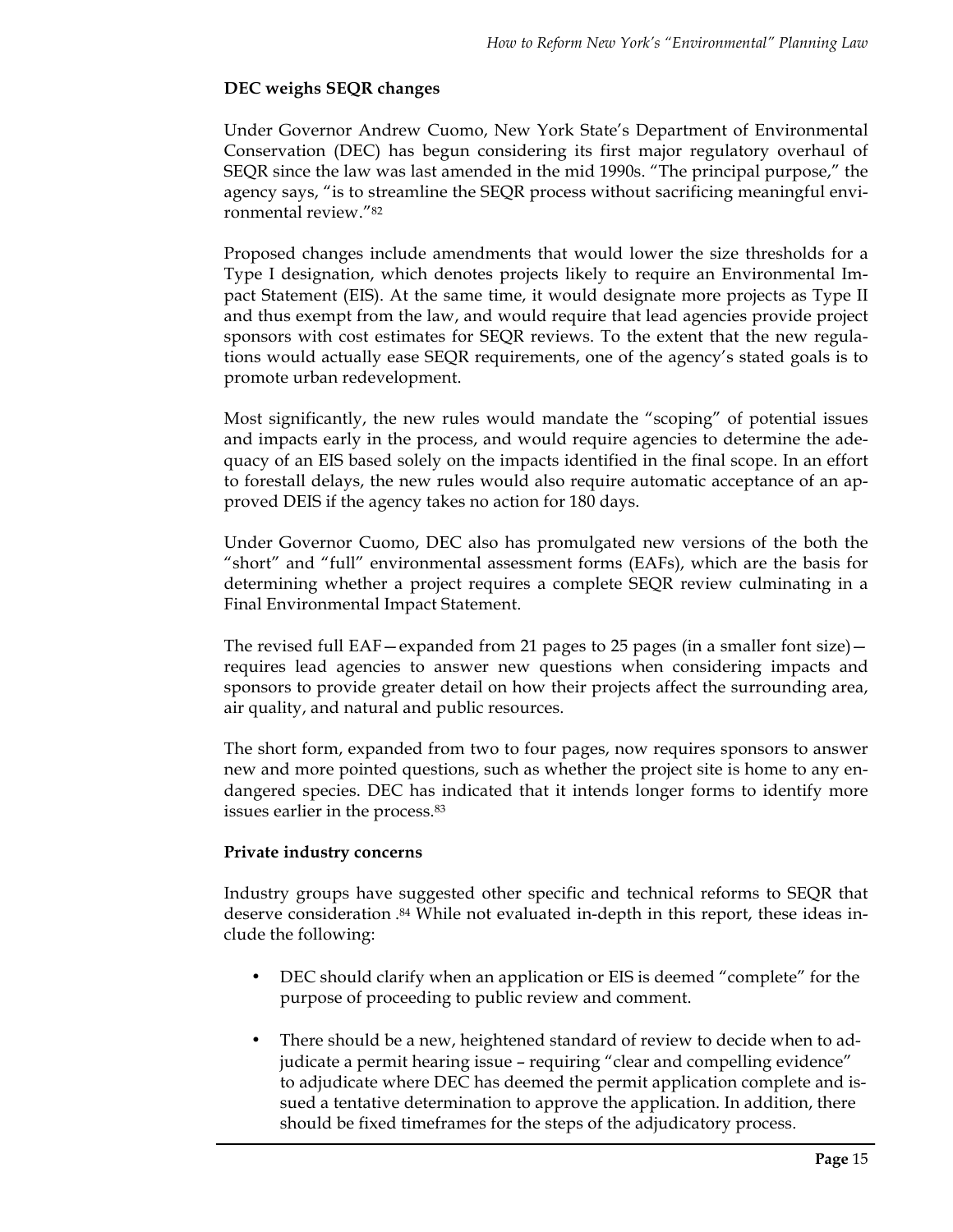- There should be an expedited SEQR review process to fast-track proposed projects or applications that meet certain criteria, as previously authorized for power plants under Article 10 of the Public Service Law.
- SEQR should not impose project mandates that would exceed other established regulatory or statutory standards such as the Clean Air Act.
- DEC should be given authority over the New York State Coastal Management Program, and any review under the program should be undertaken simultaneously with SEQR review.
- In any instance where a project receives a negative declaration, indicating an impact statement is unnecessary, any additional studies subsequently required by a lead agency should be undertaken at the agency's expense.
- Codify the *Plastics Industry* standard for determining legal standing to challenge an agency action under SEQR, which limits standing to those who can demonstrate injury "different in kind or degree from the public at large."

### **Regional councils weigh in**

Similar concerns about SEQR and project delays have been cited or alluded to in strategic plans submitted by several of New York's Regional Economic Development Councils, which Gov. Cuomo has assigned a more important role in charting state policy to promote economic growth. For example, in its November 2011 strategic plan, the Capital Region council had this to say about the law:

SEQRA is seen as cumbersome, vague, with little certainty on timetables or grounds for determinations. SEQRA was written to protect separation of environmentally sensitive or residential uses of property from industrial activity. But this valuable objective, when implemented in daily practice, can also have unintended consequences -- stymieing redevelopment even on previously industrial property and especially, lessening New York's ability to win important "game changing" projects.85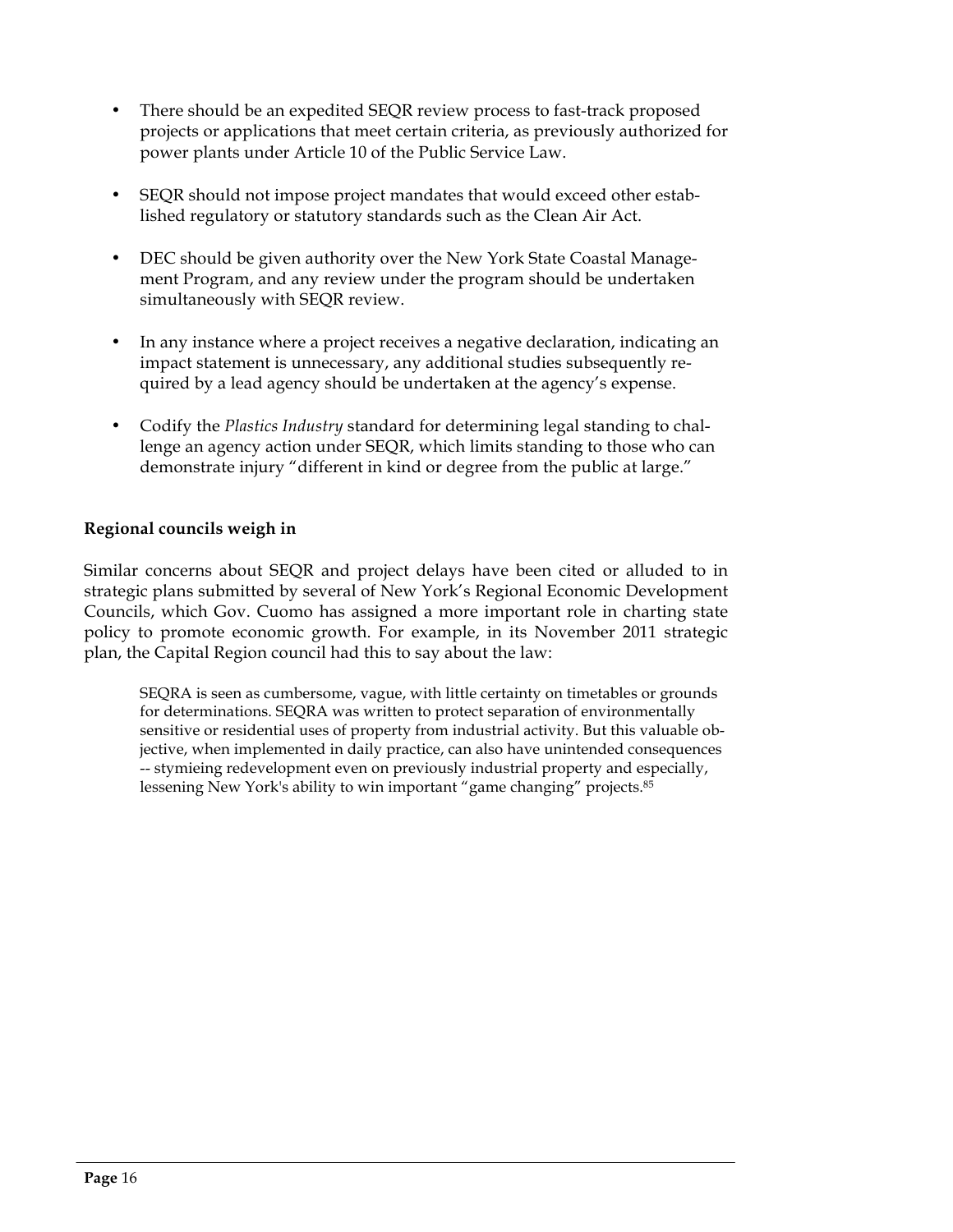### **5. RECOMMENDED REFORMS**

While supporters and detractors of SEQR might endlessly debate its impact and consequences, the law undoubtedly adds to the expense of any project subject to its requirements, generating ample billable hours for planners, engineers and lawyers who specialize in advising project sponsors and lead agencies on how to navigate its twists and turns. New York's 4,790-word SEQR statute has spawned a bulky 16,850 words of regulations—further explained, along with dozens of notable court precedents applying the law, in the state's 88,000-word, 211 page *SEQR Handbook*.

As noted earlier in this paper, most states manage to seek a balance between economic development and environmental protection without superimposing a law like SEQR on existing environmental regulations and land-use ordinances. Even among the states with generally similar laws inspired by the federal NEPA, New York's approach is among the most stringent and broadly applicable in the nation.

### The state DEC's own proposed SEQR rules changes provide a good starting point for further needed reform.

Assuming SEQR stays on the books, changes to the law would create a more efficient process allowing for public input and deliberation while ensuring development does not harm the environment.

DEC's ongoing consideration of proposed SEQR

rule changes can provide a starting point for more significant reform. What follows are recommendations for streamlining SEQR for specific projects in three key problem areas identified in the previous section. Some, such as timeline changes, would require statutory amendment, while others could be accomplished through regulatory revisions.

### **1. Reducing delay**

With the submission of an environmental assessment form as the starting point, implement the following new timelines:

- Up to 60 days for a project sponsor to complete a draft scope
- Up to 40 days for the lead agency to consider the draft scope and present the project sponsor with a final scope
- Up to 180 days to complete the SEQR process, including preparation of both a draft and final EIS

Implement these rules to accompany timelines:

If the lead agency does not reach a significance of action determination within 20 days, a "negative" declaration automatically will be issued for the project, essentially clearing the way for other needed approvals.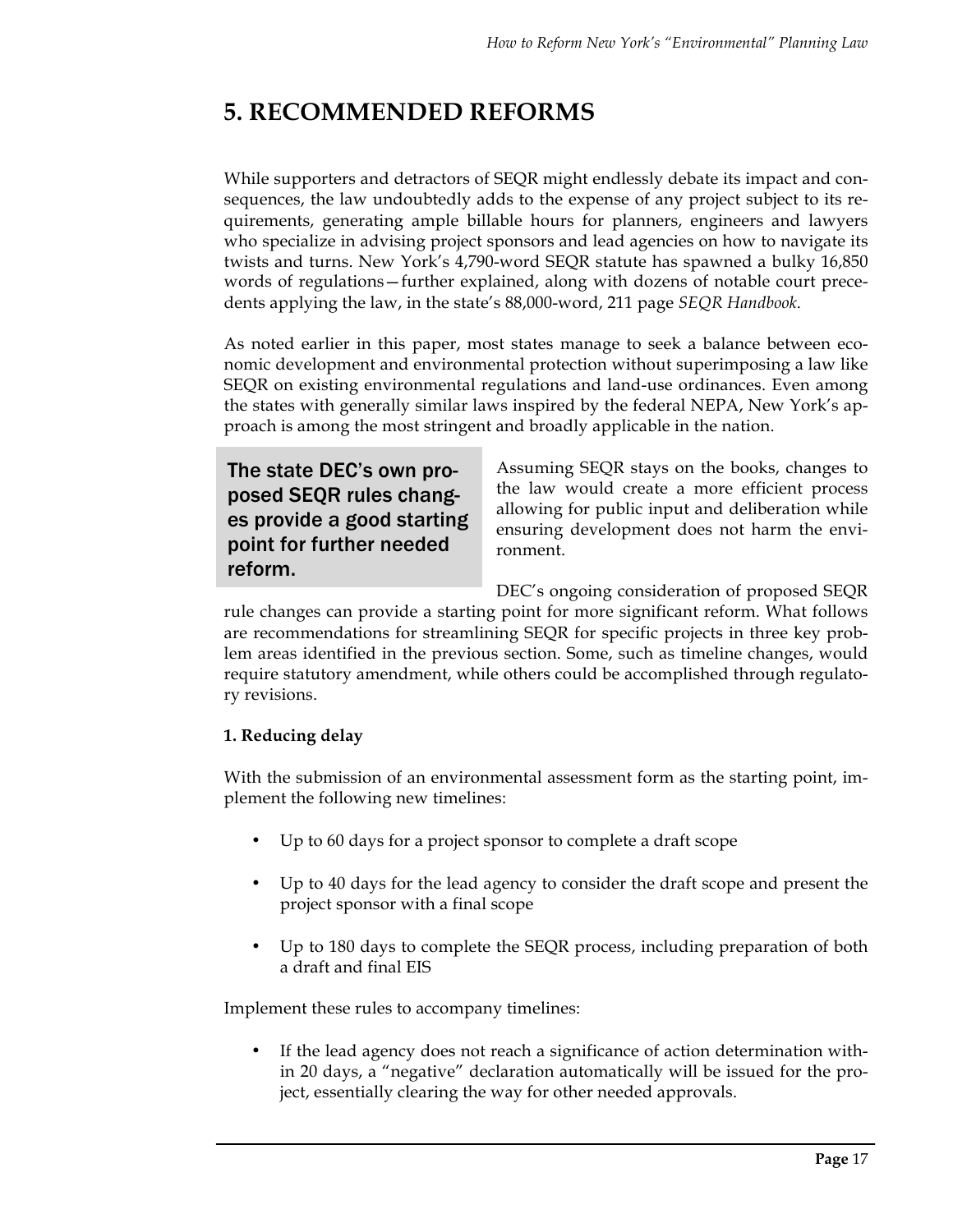- If the lead agency does not approve a draft scope within 60 days of the determination that there are significant adverse environmental impacts, the draft will be deemed the final scope for the purposes of EIS creation.
- If the lead agency does not prepare and file an FEIS within 180 days of approving a final project scope, the DEIS will be deemed the FEIS, as called for in DEC's proposed draft regulations.
- In line with existing regulations, any extension of the proposed new SEQR deadlines will only be at the mutual agreement of the project sponsor and lead agency.86

These changes effectively would divide the SEQR review process into two phases: 120 days for determination of significance and scoping and 180 days for completing both a draft and final EIS.

Barring any mutually agreed-upon extensions, this would ensure that the SEQR process for any project is completed within 300 days—or about 10 months from start to finish, after a project sponsor's initial EAF submission.

It's time to add some firmer deadlines to the SEQR process.

### **2. Increasing predictability**

A "scoping" process, resulting in a definitive list of environmental impacts to be considered in the EIS, should be mandatory for all actions or projects unless waived by the lead agency, as called for in DEC's proposed regulations. In addition:

- Once scoping is complete, new "impact" issues should only be admitted through the existing supplemental EIS procedure, subject to more stringent admission criteria; and
- Such issues must be significant enough that, had the issue been considered during scoping, the project could not have proceeded without mitigation.

While *significant* environmental issues would still be admitted after scoping, this will curb the ability of lead agencies to hold up projects by repeatedly introducing new issues late in the SEQR process.

#### **3. Redefining "character"**

The law's reference to "existing neighborhood and community character" should be eliminated. As broadly defined and applied through the SEQR process, this provision can too easily serve as a vehicle for imposing further restrictions on development, beyond those already found in local land-use laws.

For better or worse, the "character" of a particular neighborhood or community ultimately is reflected in planning and zoning ordinances determined and periodically updated through the democratic process, by locally elected officials.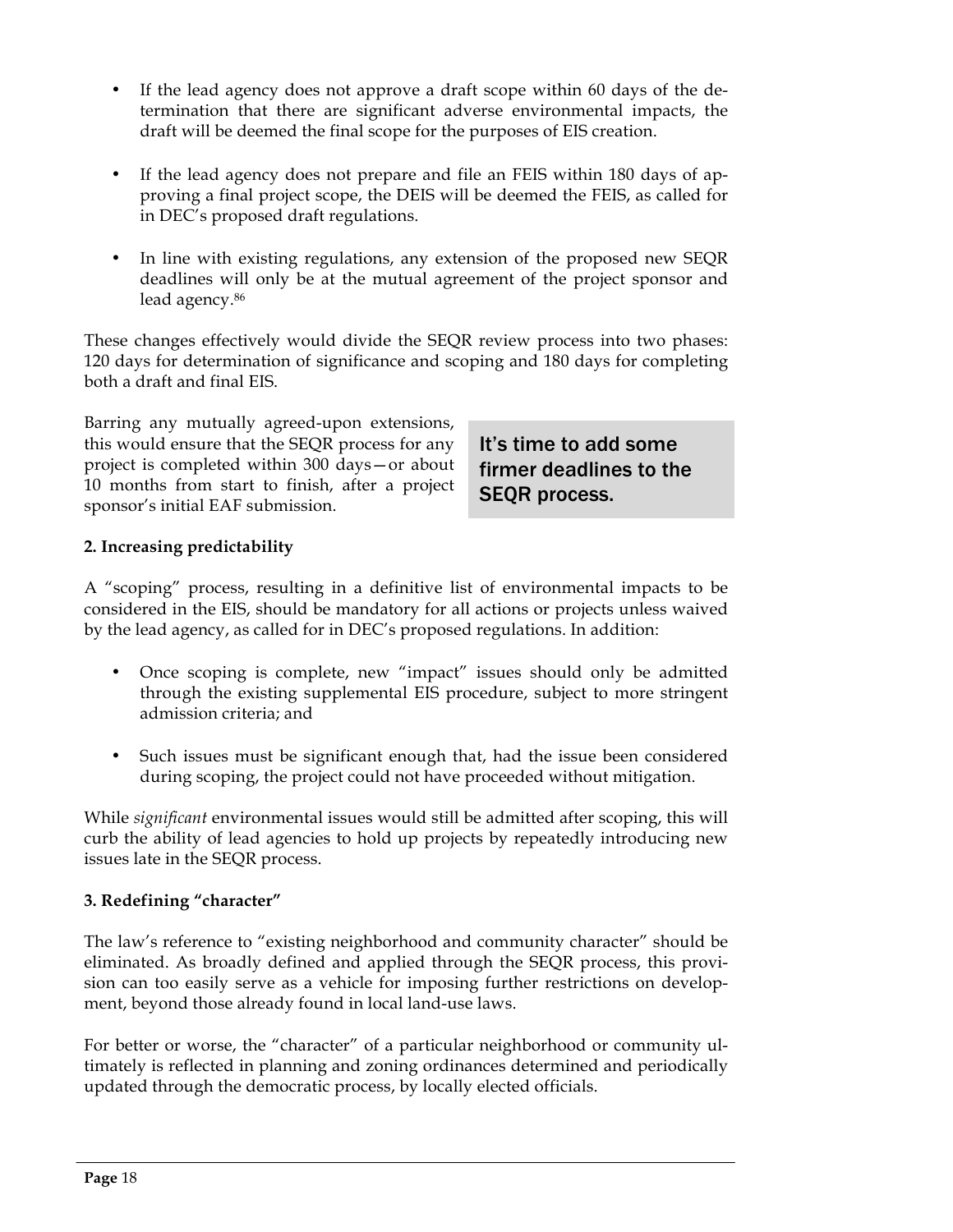#### **Conclusion**

The proposed reforms outlined above assume that the underlying SEQR statute is not changed. But the issues cited here also point to a bigger question: given the many other environmental protection and land-use laws enforced at the federal, state and local level, is SEQR really essential?

Nearly 40 years after SEQR's enactment, as the Empire State continues to lose large numbers of residents to the rest of the country, it's time to consider whether New York should continue imposing this layer of added cost and complexity on significant residential, commercial and civic developments.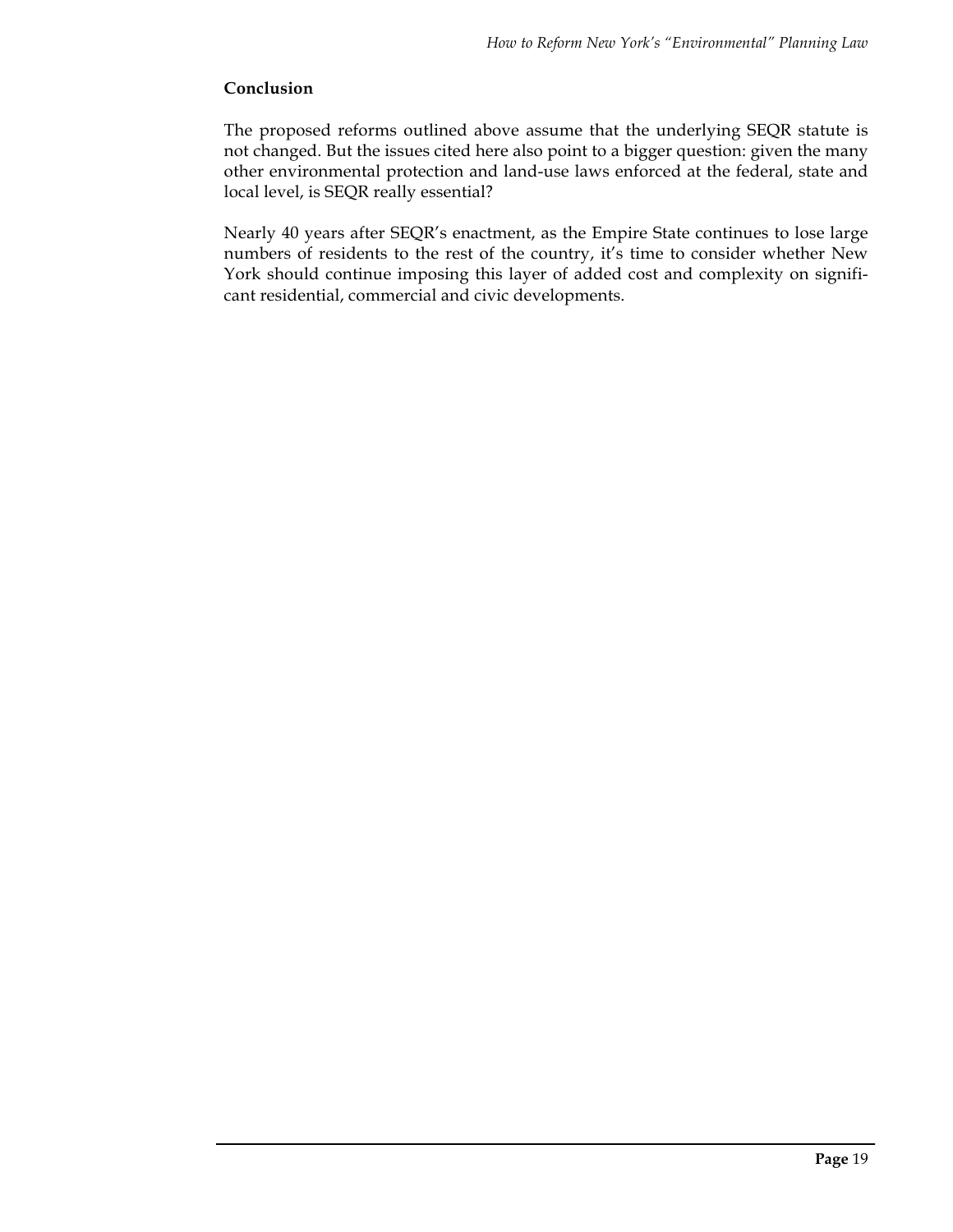### **ENDNOTES**

1 40 C.F.R. §1508.14.

<sup>2</sup> "The SEQR Handbook: 3<sup>rd</sup> Edition - 2010," Division of Environmental Permits, New York State Department of Environmental Conservation, pg. 188; available at:

http://www.dec.ny.gov/docs/permits\_ej\_operations\_pdf/seqrhandbook.pdf.

<sup>3</sup> Federal laws designed to protect the environment include the Clean Air Act (CAA), the Clean Water Act (CWA), the Comprehensive Environmental Response, Compensation and Liability Act (CERCLA, or Superfund), the Endangered Species Act, the Oil Pollution Act, the Resource Recovery and Conservation Act, and the Safe Drinking Water Act, among others. Many of these laws have their counterparts on the state level or are enforced in part by the state DEC. <sup>4</sup> 40 C.F.R. §1508.14.

<sup>5</sup> New York Environmental Conservation Law §8-0105(6).

<sup>6</sup> *Ibid.*

<sup>7</sup> *Vermont Yankee Nuclear Power Corp. v. NRDC*, 435 U.S. 519, 558 (1978).

<sup>8</sup> Jeffrey Renz, "The Coming of Age of State Environmental Policy Acts," 5 *Pubic Land and Resources Law Review* 31, pgs. 49-50 (1984)("that by merely preparing, circulating and reviewing an EIS, an agency satisfies the acts' requirements that the agency consider environmental impacts").

<sup>9</sup> 42 U.S.C. §4332(c); *see also:* SEQR Handbook, NYSDEC at pg. 188.

<sup>10</sup> Environmental Conservation Law §8-0109(8); *see also:* 6 N.Y.C.R.R. §617.11(d)(5)("[C]ertify that consistent with social, economic and other essential considerations from among the reasonable alternatives available, the action is one that avoids or minimizes adverse environmental impacts to the *maximum extent practicable*, and that adverse environmental impacts will be avoided or minimized to the maximum extent practicable by incorporating as conditions to the decisions those mitigative measures that were identified as practicable").

<sup>11</sup> "SEQR: Environmental Impact Assessment in New York State," New York State Department of Environmental Conservation website, (accessed 10/01/13), available at:

http://www.dec.ny.gov/permits/357.html.<br><sup>12</sup> "SEQR Handbook," NYDEC, at pg. 14.

<sup>13</sup> The discussion throughout this paper focuses on specific projects and project-specific impact statements. However, less frequently, SEQR also can require a "generic" impact statement, or GEIS, "if a number of separate actions are proposed in a given geographic area and which, if considered singly, may have minor effects, but if considered together may have significant adverse environmental impacts; a sequence of related or contingent actions is planned by a single agency or individual; separate actions share common (generic) impacts; or a proposed program or plan would have wide application or restrict the range of future alternative policies or projects," SEQR Handbook, NYSDEC, at pgs. 99-100..

<sup>14</sup> 6 N.Y.C.R.R. §617.4

<sup>15</sup> 6 N.Y.C.R.R. §617.4(a)(2). There is both a 'short' form EAF and a 'full' form EAF, the full form is only *required* when the action/project is a defined as Type I (projects types likely to require an EIS). Any lead agency or project sponsor can choose to do a full form EAF.

<sup>16</sup> 6 N.Y.C.R.R. §617.5. Type II actions are excluded from SEQR review - examples include maintenance or repair involving no substantial damage to an existing structure or facility, repaving of existing highways, construction of commercial space less than 4,000 square feet that does not require a zoning change or variance, construction or expansion of single, two-family, and three-family homes on approved lots).

<sup>17</sup> 6 N.Y.C.R.R. §617.2(ak).

<sup>18</sup> 6 N.Y.C.R.R. §617.6(a)(3).

<sup>19</sup> 6 N.Y.C.R.R. §617.7. Agency can determine: "(1) To require an EIS for a proposed action, the lead agency must determine that the action may include the potential for at least one significant adverse environmental impact. (2) To determine that an EIS will not be required for an action, the lead agency must determine either that there will be no adverse environmental impacts or that the identified adverse environmental impacts will not be significant." Note that this is different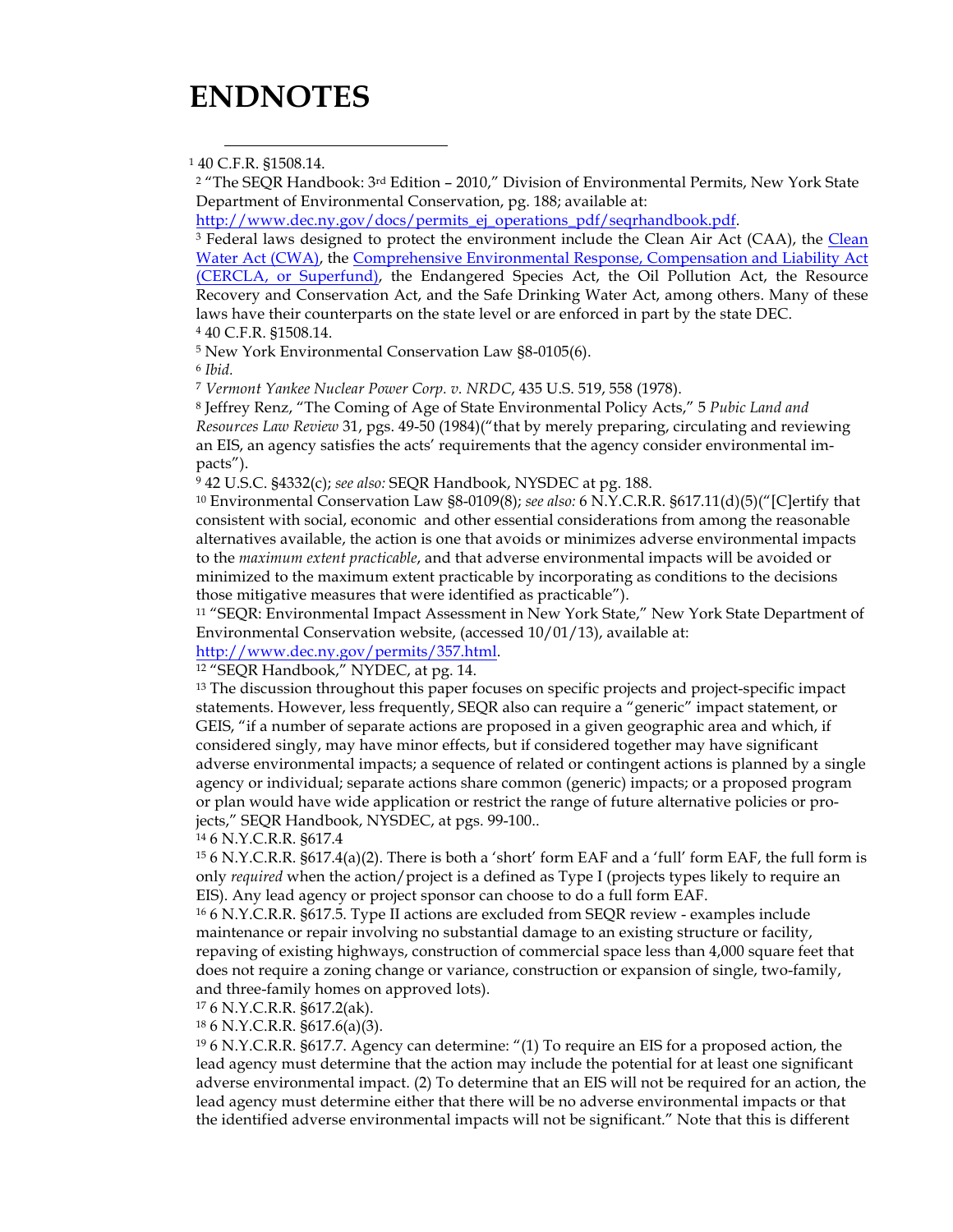than the language in New York Environmental Conservation Law §8-0109. §8-0109 states that the agency shall prepare an EIS if the action "may have a significant effect on the environment."

<sup>20</sup> 6 N.Y.C.R.R. §617.8(a).

<sup>21</sup> 6 N.Y.C.R.R. §617.8(e).

<sup>22</sup> 6 N.Y.C.R.R. §617.9.

 $\overline{a}$ 

<sup>23</sup> 6 N.Y.C.R.R. §617.11.

<sup>24</sup> 6 N.Y.C.R.R. §617.9(a)(3).

<sup>25</sup> 6 N.Y.C.R.R. §617.9(a)(4).

<sup>26</sup> 6 N.Y.C.R.R. §617.9(a)(5).

<sup>27</sup> Zhao Ma, Dennis R. Becker, and Michael A. Kilgore, "Characterising the landscape of state environmental review policies and procedures in the United States: a national assessment" *Journal of Environmental Planning and Management*, Vol. 52, No. 8, Pg. 1040 (Dec. 2009). States that have no formal environmental review requirements are: Alabama, Arizona, Colorado, Idaho, Iowa, New Hampshire, North Dakota, Ohio, Oklahoma, South Carolina, Tennessee, West Virginia, and Wyoming.

<sup>28</sup> *Ibid* at 1040. Including: Alaska, Arkansas, Delaware, Florida, Illinois, Kansas, Kentucky, Louisiana, Maine, Michigan, Mississippi, Missouri, Nebraska, Nevada, New Mexico, Oregon, Pennsylvania, Rhode Island, Texas, Utah, Vermont). *See also:* Rolf Pendall, "Problems and Prospects in Local Environmental Assessment: Lessons from the United States," *Journal of Environmental Planning and Management,* 41(1) pgs. 5-23, (1998)(At least three of these 21 states— Texas, Utah, and New Mexico—initially adopted more widely applicable comprehensive environmental review laws in the 1970s but have since repealed them).

 $29$  Ma, Becker, and Kilgore, "Characterising the landscape of state environmental review policies and procedures in the United States: a national assessment," at pg. 1039.

<sup>30</sup> *Ibid* at 1040; *see also:* "State NEPA Contacts," The White House's Council on Environmental Quality website; (accessed 1 Oct 2013), available at

http://ceq.hss.doe.gov/state\_information/States\_NEPA\_Like\_22June2013.pdf.

<sup>31</sup> *Indiana State Highway Commission v. Ziliak*, 428 N.E.2d 275, 281 (1981 Ind. App.).

<sup>32</sup> The others are California, Georgia, Hawaii, Minnesota, New Jersey, North Carolina, and Washington.

<sup>33</sup> Ma, Becker, and Kilgore, "Characterising the landscape of state environmental review policies and procedures in the United States: a national assessment," at pg. 1042. <sup>34</sup> *Ibid.*

<sup>35</sup> Ma, Becker, and Kilgore, "Characterising the landscape of state environmental review policies and procedures in the United States: a national assessment," at pg. 1042. The California Environmental Quality Act and Washington State Environmental Planning Act are the others.

<sup>36</sup> David Sive and Mark A. Chertok, ""Little NEPAs" and their Environmental Impact Assessment Procedures," *ALI-ABA: Environmental Litigation*, pg. 9 (June 2005).

<sup>37</sup> While South Dakota's statute has this action-forcing provision, the statute is applied only at the discretion of the agency reviewing the action. Thus, unlike the other states with this provision it is not a purely mandatory.

<sup>38</sup> Alan Gilpin, *Environmental Impact Assessment: Cutting Edge for the 21st Century*, Cambridge University Press, pg. 117-118 (1995).

<sup>39</sup> *Ibid.* 

<sup>40</sup> *The Society of the Plastics Industry, Inc. v. County of Suffolk*, 77 N.Y.2d 761, 770 (1991)(stating that the Legislature intended to place some limitations on standing to challenge administrative action under SEQRA by failing to provide for citizen suits explicitly).

<sup>41</sup> N.Y. C.P.L.R. **§**7801.

<sup>42</sup> Rochester Telephone Mobile Communications v. Cole, 637 N.Y.S.2d 878 (4<sup>th</sup> Dep't 1996).

<sup>43</sup> Michael B. Gerrard, "Judicial Review Under SEQRA: A Statistical Study," 60 *Albany Law Review* 2, pg. 378; available at:

http://www.albanylawreview.org/archives/65/2/JudicialReviewUnderSEQRA-AStatisticalStudy.pdf.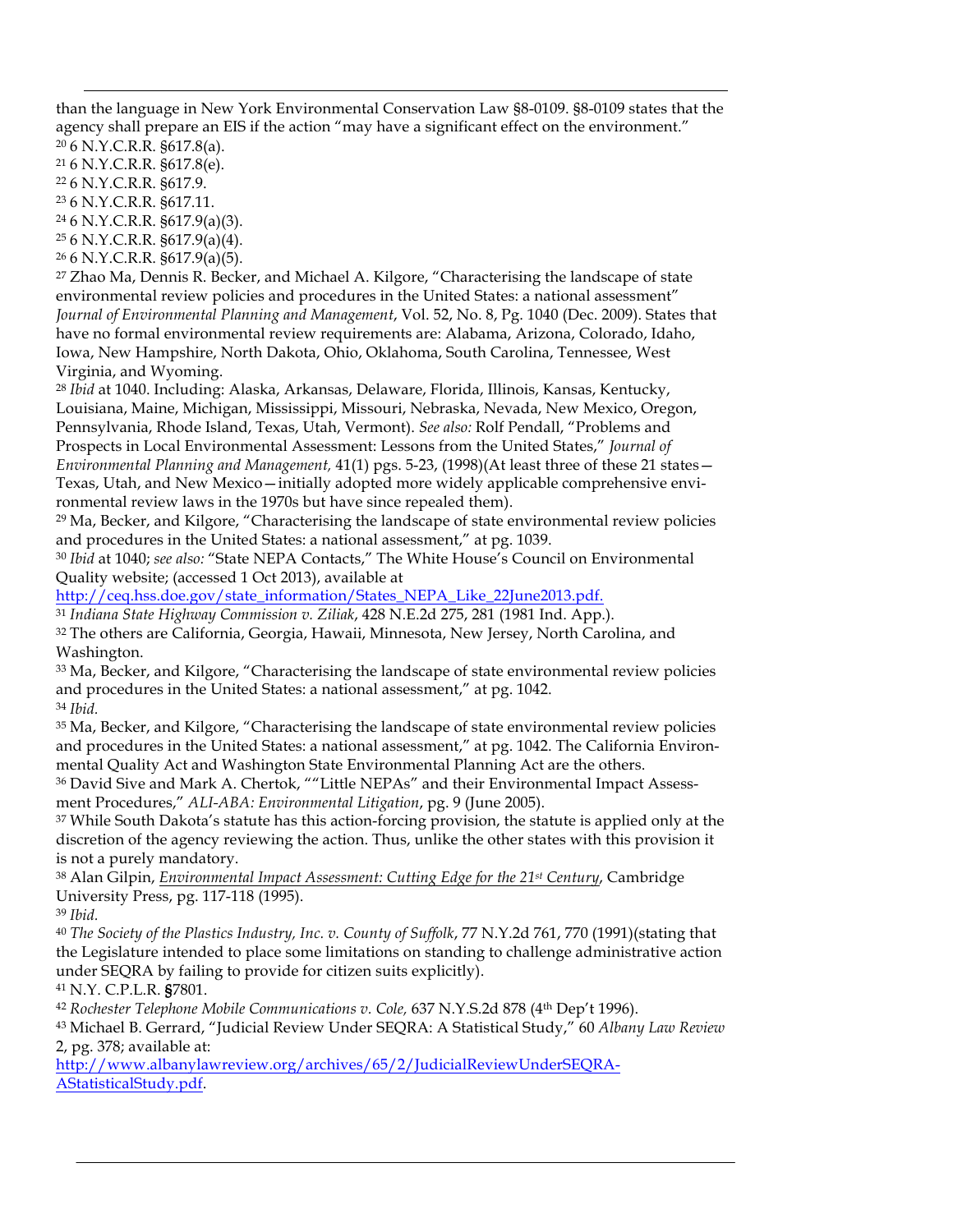44 *Sour Mountain Realty v. N.Y. State Department of Environmental Conservation*, 688 N.Y.S.2d 842, 845 (App. Div. 1999)(holding that a positive declaration is only a step and not a final determination and that the case is not ripe for review).

<sup>45</sup> N.Y. C.P.L.R. **§**217.

<sup>46</sup> *Haggerty v. Planning Board of Sand Lake*, 166 A.D.2d 791, 792 (3d Dept. 1990)(holding that a thirty day statute of limitation contained in town law applied when town action was alleged to have violated SEQRA).

<sup>47</sup> *Gordon v. Rush*, 100 N.Y.2d 236 (2003)(holding that the statute of limitations started to run when the negative declaration was made); *Stop-the-Barge v. Cahill,* 771 N.Y.S.2d 40 (2003) (holding that the statute of limitations started to run when the positive declaration was made*).*

<sup>48</sup> *The Society of the Plastics Industry, Inc. v. County of Suffolk,* 77 N.Y.2d 761, 778 (1991).

<sup>49</sup> Mark A. Chertok and Ashley S. Miller, "Environmental Law: Developments in the Law of SEQRA," 61 Syracuse L. Rev. 721, pg. 726, (2011); *see also: Matter of Sun-Brite Car Wash v. Board of Zoning Appeals of Town of North Hempstead*, 69 N.Y.2d 406 (1987); *Save Our Main Street Buildings v. Greene County Legislature*, 77 N.Y.2d 761 (1991)*.*

<sup>50</sup> Gerrard, "Judicial Review Under SEQRA: A Statistical Study," at pg. 372.

<sup>51</sup> *Matter of Save the Pine Bush, Inc. v. Common Council of the City of Albany*, 13 N.Y. 3d 297, 305 (2009); *see also:* Chertok and Miller, "Environmental Law: Developments in the Law of SEQRA," at pg. 725.

<sup>52</sup> *Peconic Baykeeper, Inc. v. Board of Trustees of the Freeholders & Commonalty of the Town of Southampton,* 2010 N.Y. Slip Op. 30182(U) (Sup. Ct. Suffolk County. 2010).

<sup>53</sup> *Harris v. Town Board of Town of Riverhead*, 905 N.Y.S.2d 598 (2d. Dep't 2010)(holding that petitioners did not have standing to challenge a construction project where they did not live close enough to the state an injury on the basis of proximity alone and that traffic congestion and negative effects on business are not individual injuries that are different than the general public). <sup>54</sup> *Akpan v. Koch*, 75 N.Y.2d 561, 570 (1990); *see also:* N.Y. C.P.L.R. **§**7803. The SEQRA challenge must be based on one of these four grounds: "1. whether the body or officer failed to perform a duty enjoined upon it by law; or 2. whether the body or officer proceeded, is proceeding or is about to proceed without or in excess of jurisdiction; or 3. whether a determination was made in violation of lawful procedure, was affected by an error of law or was arbitrary and capricious or an abuse of discretion, including abuse of discretion as to the measure or mode of penalty or discipline imposed; or 4. whether a determination made as a result of a hearing held, and at which evidence was taken, pursuant to direction by law is, on the entire record, supported by substantial evidence…".

<sup>55</sup> *Akpan at* 570.

<sup>56</sup> *Jackson v. New York State Urban Development Corporation*, 67 N.Y.2d 400, 417 (1986).

<sup>57</sup> Michael B. Gerrard, "Survey of 2012 cases under State Environmental Quality Review Act," 250 *New York Law Journal* 8 (11 July 2013).

<sup>58</sup> *Ibid.*

<sup>59</sup> *Ibid.*

<sup>60</sup> *King v. Saratoga County Board of Supervisors*, 675 N.E.2d 1185, 1188-9 (1996)(SEQRA requires strict compliance with procedural requirements and that anything less than strict compliance offers "the incentive to cut corners"); *but see: Merson v. McNally* 688 N.E.2d 479 (N.Y. 1997)(holding that an agency can determine a conditional negative declaration for a Type I action

even though regulations seem to prohibit it, as long as the public is involved).

<sup>61</sup> Gerrard, "Judicial Review Under SEQRA: A Statistical Study," at pg. 365 and 366.

<sup>62</sup> Michael B. Gerrard, "Recent Developments Under State Environmental Quality Review Act," 248 *New York Law Journal* 8, pg. 1 (12 July 2012).

 $63$  Gerrard, "Survey of 2012 Cases Under State Environmental Quality Review Act," at pg. 1. <sup>64</sup> "Lawsuit could hold up Irondequoit library project; require new vote," *Irondequoit Post*, 20 May 2013, at:

http://www.irondequoitpost.com/x90718543/Lawsuit-could-hold-up-Irondequoit-libraryproject-require-new-vote.

<sup>65</sup> Presuming the lead agency is acting in good faith.